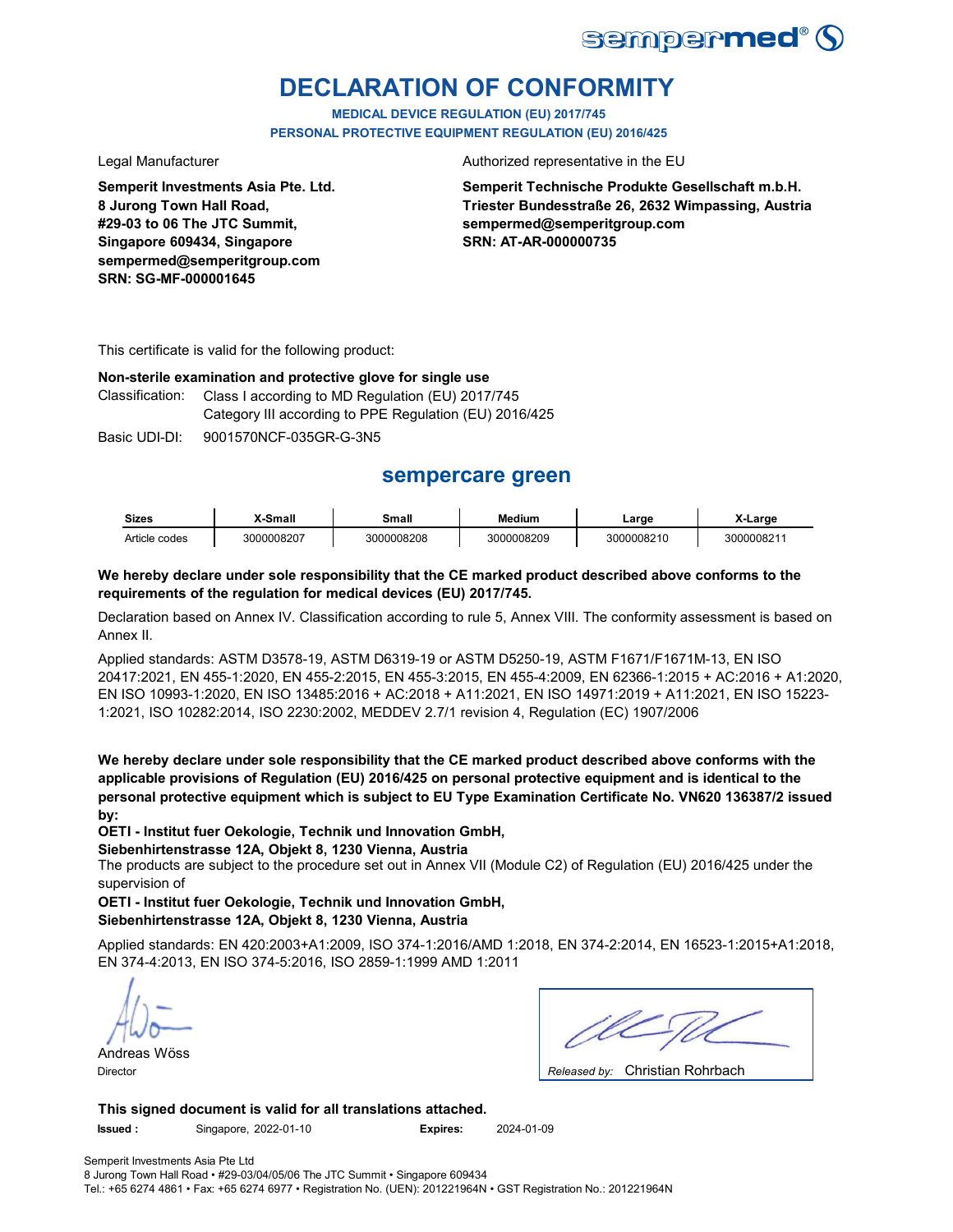

# **KONFORMITÄTSERKLÄRUNG**

MEDIZINPRODUKTEVERORDNUNG (EU) 2017/745 VERORDNUNG (EU) 2016/425 FÜR PERSÖNLICHE SCHUTZAUSRÜSTUNG

**Semperit Investments Asia Pte. Ltd. 8 Jurong Town Hall Road, #29-03 to 06 The JTC Summit, Singapore 609434, Singapore sempermed@semperitgroup.com SRN: SG-MF-000001645**

#### Hersteller EU-Bevollmächtigter

**Semperit Technische Produkte Gesellschaft m.b.H. Triester Bundesstraße 26, 2632 Wimpassing, Austria sempermed@semperitgroup.com SRN: AT-AR-000000735**

Dieses Zertifikat ist gültig für die folgenden Produkte:

#### **Nicht-steriler Untersuchungs- und Schutzhandschuh für den Einmalgebrauch**

Klassifizierung: Klasse I gemäß Medizinprodukteverordnung (EU) 2017/745

Kategorie III gemäß PSA Verordnung (EU) 2016/425

Basic UDI-DI: 9001570NCF-035GR-G-3N5

# **sempercare green**

| Größen         | -Small     | Small      | <b>Medium</b> | ∟arɑe      | arge       |
|----------------|------------|------------|---------------|------------|------------|
| Artikelnummern | 3000008207 | 3000008208 | 3000008209    | 3000008210 | 3000008211 |

### **Wir bestätigen hiermit unter alleiniger Verantwortung, dass die CE gekennzeichneten Produkte mit den Anforderungen der Medizinprodukteverordnung (EU) 2017/745 übereinstimmen.**

Erklärung basierend auf Anhang IV. Klassifizierung gemäß Regel 5, Anhang VIII. Konformitätsbewertung gemäß Anhang II.

Angewandte Normen: ASTM D3578-19, ASTM D6319-19 or ASTM D5250-19, ASTM F1671/F1671M-13, EN ISO 20417:2021, EN 455-1:2020, EN 455-2:2015, EN 455-3:2015, EN 455-4:2009, EN 62366-1:2015 + AC:2016 + A1:2020, EN ISO 10993-1:2020, EN ISO 13485:2016 + AC:2018 + A11:2021, EN ISO 14971:2019 + A11:2021, EN ISO 15223- 1:2021, ISO 10282:2014, ISO 2230:2002, MEDDEV 2.7/1 revision 4, Regulation (EC) 1907/2006

### **Wir bestätigen hiermit unter alleiniger Verantwortung, dass die oben genannten CE gekennzeichneten Produkte mit den maßgeblichen Bestimmungen der Verordnung (EU) 2016/425 für Persönliche Schutzausrüstung übereinstimmen und Gegenstand sind der EU-Baumusterprüfbescheinigung Nr. VN620 136387/2 ausgestellt durch:**

### **OETI - Institut fuer Oekologie, Technik und Innovation GmbH, Siebenhirtenstrasse 12A, Objekt 8, 1230 Vienna, Austria**

Die Produkte sind Gegenstand der Verfahren gemäß Annex VII (Module C2) der Verordnung unter Aufsicht von **OETI - Institut fuer Oekologie, Technik und Innovation GmbH, Siebenhirtenstrasse 12A, Objekt 8, 1230 Vienna, Austria**

Angewandte Normen: EN 420:2003+A1:2009, ISO 374-1:2016/AMD 1:2018, EN 374-2:2014, EN 16523-1:2015+A1:2018, EN 374-4:2013, EN ISO 374-5:2016, ISO 2859-1:1999 AMD 1:2011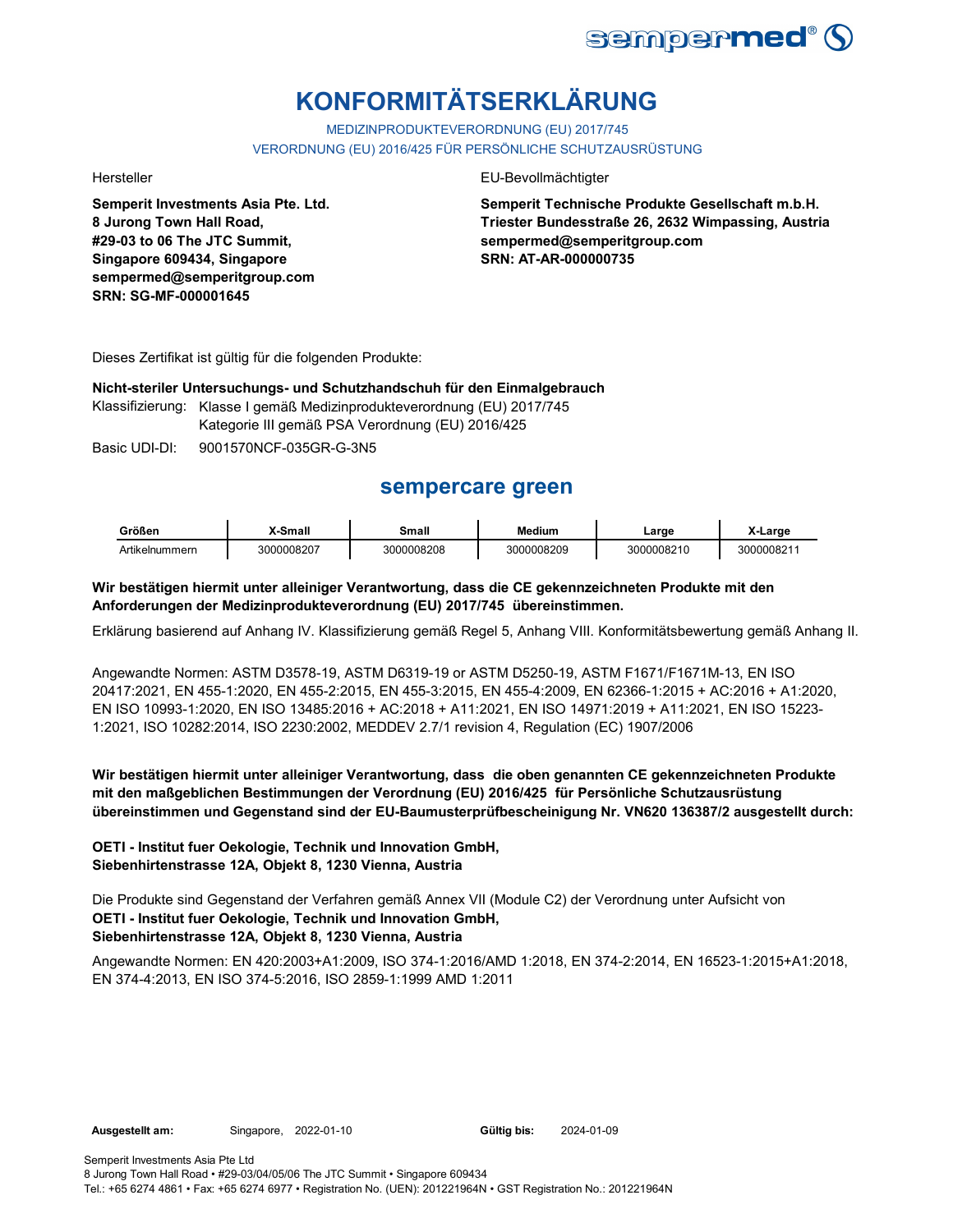

# **DÉCLARATION DE CONFORMITÉ**

RÈGLEMENT POUR LES DISPOSITIFS MÉDICAUX (UE) 2017/745 RÈGLEMENT (UE) 2016/425 POUR L'ÉQUIPEMENT DE PROTECTION INDIVIDUELLE

**Semperit Investments Asia Pte. Ltd. 8 Jurong Town Hall Road, #29-03 to 06 The JTC Summit, Singapore 609434, Singapore sempermed@semperitgroup.com SRN: SG-MF-000001645**

#### Fabricant **Représentant UE**

**Semperit Technische Produkte Gesellschaft m.b.H. Triester Bundesstraße 26, 2632 Wimpassing, Austria sempermed@semperitgroup.com SRN: AT-AR-000000735**

Ce certificat est valable pour les produits suivants :

#### **Gant d'examen et de protection non-stérile à usage unique**

Classification : Classe I selon la règlement pour dispositifs médicaux (UE) 2017/745 Catégorie III selon la règlement EPI (UE) 2016/425

Basic UDI-DI: 9001570NCF-035GR-G-3N5

## **sempercare green**

| <b>Tailles</b>       | i-Small∢.  | Small      | Medium     | ∟arɑe      | X-Large    |
|----------------------|------------|------------|------------|------------|------------|
| d'article<br>Numéros | 3000008207 | 3000008208 | 3000008209 | 3000008210 | 3000008211 |

#### **Par la présente, nous déclarons sous notre propre responsabilité que les produits portant le symbole CE sont conformes aux exigences de la règlement sur les dispositifs médicaux (EU) 2017/745.**

La déclaration se fonde sur l'annexe IV. Classification selon la règle 5, annexe VIII. Évaluation de la conformité selon l'annexe II.

Normes appliquées : ASTM D3578-19, ASTM D6319-19 or ASTM D5250-19, ASTM F1671/F1671M-13, EN ISO 20417:2021, EN 455-1:2020, EN 455-2:2015, EN 455-3:2015, EN 455-4:2009, EN 62366-1:2015 + AC:2016 + A1:2020, EN ISO 10993-1:2020, EN ISO 13485:2016 + AC:2018 + A11:2021, EN ISO 14971:2019 + A11:2021, EN ISO 15223- 1:2021, ISO 10282:2014, ISO 2230:2002, MEDDEV 2.7/1 revision 4, Regulation (EC) 1907/2006

**Par la présente, nous déclarons sous notre propre responsabilité que les produits portant le symbole CE mentionnés ci-dessus sont conformes aux dispositions essentielles de la règlement (UE) 2016/425 concernant l'équipement de protection individuelle sont identiques à l'équipement de protection individuelle faisant l'objet du certificat d'examen de type UE numéro VN620 136387/2 délivré par:**

#### **OETI - Institut fuer Oekologie, Technik und Innovation GmbH, Siebenhirtenstrasse 12A, Objekt 8, 1230 Vienna, Austria**

Les produits sont soumis aux procédures visées dans l'annexe VII (Module C2) de la règlement sous la surveillance de **OETI - Institut fuer Oekologie, Technik und Innovation GmbH, Siebenhirtenstrasse 12A, Objekt 8, 1230 Vienna, Austria**

Normes appliquées : EN 420:2003+A1:2009, ISO 374-1:2016/AMD 1:2018, EN 374-2:2014, EN 16523-1:2015+A1:2018, EN 374-4:2013, EN ISO 374-5:2016, ISO 2859-1:1999 AMD 1:2011

**Délivré le :** Singapore, 2022-01-10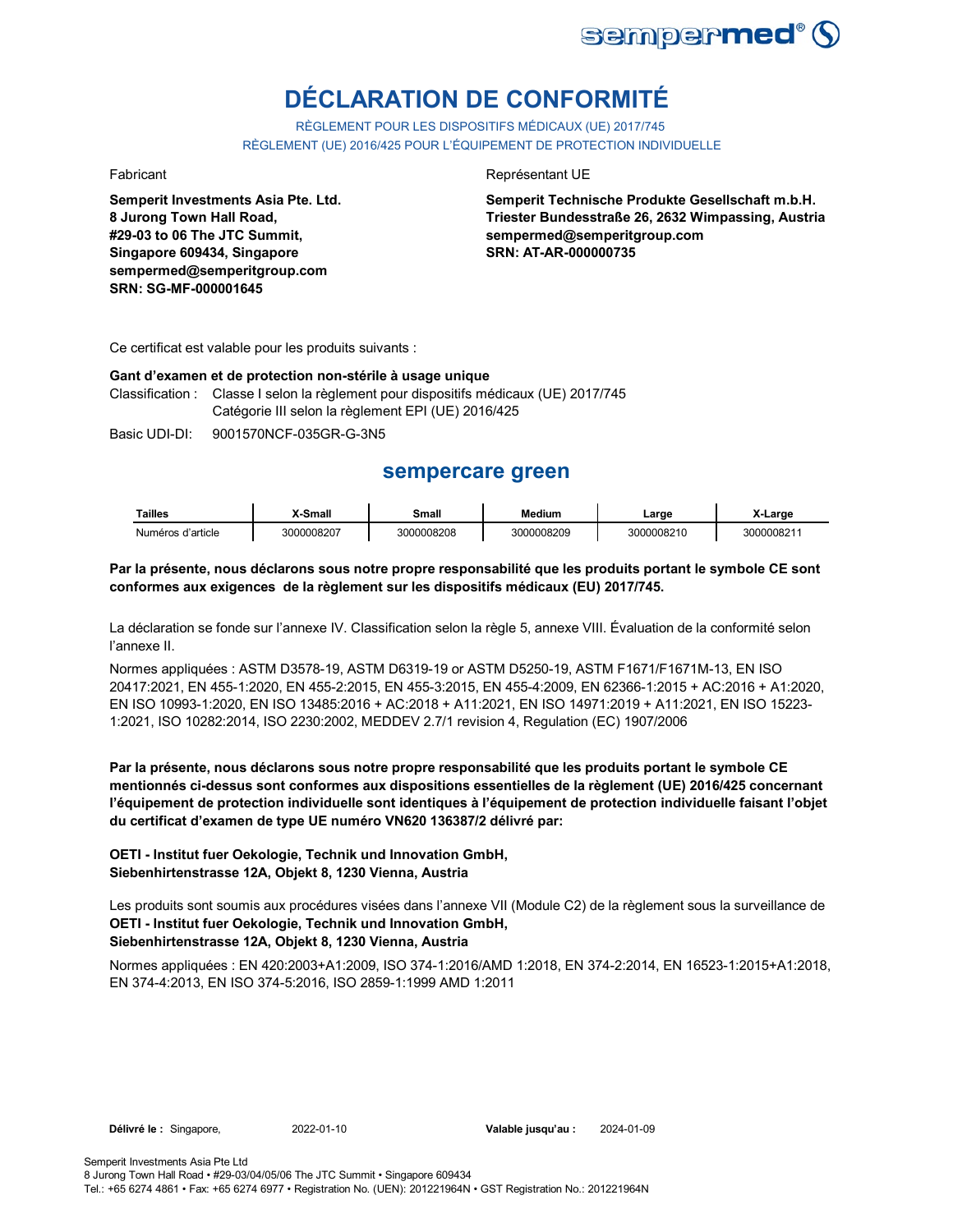

# **DICHIARAZIONE DI CONFORMITÀ**

REGOLAMENTO SUL DISPOSITIVO MEDICO (UE) 2017/745 REGOLAMENTO (UE) 2016/425 DELL'APPARECCHIATURA DI PROTEZIONE INDIVIDUALE

**Semperit Investments Asia Pte. Ltd. 8 Jurong Town Hall Road, #29-03 to 06 The JTC Summit, Singapore 609434, Singapore sempermed@semperitgroup.com SRN: SG-MF-000001645**

Produttore Rappresentante autorizzato nell'UE

**Semperit Technische Produkte Gesellschaft m.b.H. Triester Bundesstraße 26, 2632 Wimpassing, Austria sempermed@semperitgroup.com SRN: AT-AR-000000735**

Questo certificato è valido per il seguente prodotto:

#### **Guanto protettivo non sterile monouso da esame**

Clasificazione: Classe I secondo il regolamento dispositivi medici (UE) 2017/745 Categoria III secondo il regolamento (UE) 2016/425 del PPE

Basic UDI-DI: 9001570NCF-035GR-G-3N5 9001570NCF-035GR-G-3

## **sempercare green**

| <b>Misure</b>   | X-Small    | Small      | <b>Medium</b> | ∟arge      | -Larɑe    |
|-----------------|------------|------------|---------------|------------|-----------|
| Codici articolo | 3000008207 | 3000008208 | 3000008209    | 3000008210 | 300000821 |

#### **Con la presente, dichiariamo sotto la nostra esclusiva responsabilità che il prodotto con marchio CE sopra descritto soddisfa i requisiti del regolamento sui dispositivi medici (UE) 2017/745 .**

Dichiarazione basata sull'allegato IV. Classificazione secondo la regola 5, allegato VIII. La valutazione della conformità si basa sull'allegato II.

Norme applicate: ASTM D3578-19, ASTM D6319-19 or ASTM D5250-19, ASTM F1671/F1671M-13, EN ISO 20417:2021, EN 455-1:2020, EN 455-2:2015, EN 455-3:2015, EN 455-4:2009, EN 62366-1:2015 + AC:2016 + A1:2020, EN ISO 10993- 1:2020, EN ISO 13485:2016 + AC:2018 + A11:2021, EN ISO 14971:2019 + A11:2021, EN ISO 15223-1:2021, ISO 10282:2014, ISO 2230:2002, MEDDEV 2.7/1 revision 4, Regulation (EC) 1907/2006

**Con la presente, dichiariamo sotto la nostra esclusiva responsabilità che il prodotto con marchio CE sopra descritto è conforme alle disposizioni applicabili del Regolamento (UE) 2016/425 sui dispositivi di protezione individuale ed è identico al dispositivo di protezione personale che è soggetto al Certificato di Esame di Tipo UE n. VN620 136387/2 rilasciato da:**

**OETI - Institut fuer Oekologie, Technik und Innovation GmbH, Siebenhirtenstrasse 12A, Objekt 8, 1230 Vienna, Austria**

ed è soggetto alla procedura di cui all'allegato VII (modulo C2) del regolamento (UE) 2016/425 sotto il controllo di **OETI - Institut fuer Oekologie, Technik und Innovation GmbH,** 

# **Siebenhirtenstrasse 12A, Objekt 8, 1230 Vienna, Austria**

Norme applicate: EN 420:2003+A1:2009, ISO 374-1:2016/AMD 1:2018, EN 374-2:2014, EN 16523-1:2015+A1:2018, EN 374-4:2013, EN ISO 374-5:2016, ISO 2859-1:1999 AMD 1:2011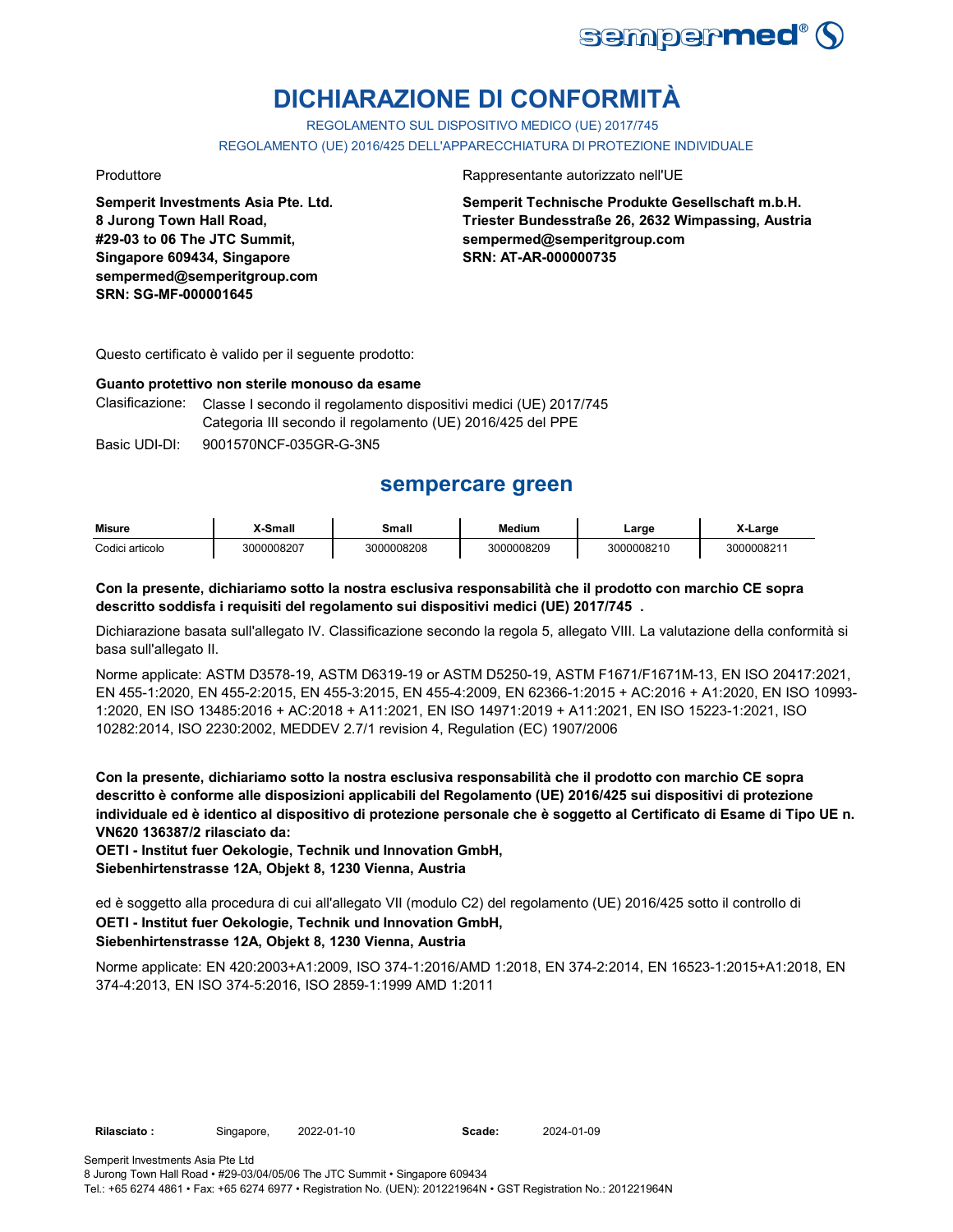

# **CONFORMITEITSVERKLARING**

VERORDENING MEDISCHE PRODUCTEN (EU) 2017/745

VERORDENING (EU) 2016/425 BETREFFENDE PERSOONLIJKE BESCHERMENDE UITRUSTING

**Semperit Investments Asia Pte. Ltd. 8 Jurong Town Hall Road, #29-03 to 06 The JTC Summit, Singapore 609434, Singapore sempermed@semperitgroup.com SRN: SG-MF-000001645**

#### Fabrikant Gemachtigde EU

**Semperit Technische Produkte Gesellschaft m.b.H. Triester Bundesstraße 26, 2632 Wimpassing, Austria sempermed@semperitgroup.com SRN: AT-AR-000000735**

Dit certificaat is geldig voor de volgende producten:

#### **Niet-steriele onderzoeks- en beschermende handschoenen voor eenmalig gebruik**

Classificatie: Klasse I volgens Verordening (EU) 2017/745 betreffende medische hulpmiddelen Categorie III volgens PBM-verordening (EU) 2016/425

Basic UDI-DI: 9001570NCF-035GR-G-3N5

## **sempercare green**

| Maten          | <sup>™</sup> Small | <b>3mall</b> | <b>Medium</b> | ∟arge      | . .<br>_arɑɾ |
|----------------|--------------------|--------------|---------------|------------|--------------|
| Artikelnummers | 3000008207         | 3000008208   | 3000008209    | 3000008210 | 300000821    |

**Wij verklaren hierbij onder uitsluitende verantwoordelijkheid, dat de CE-gemarkeerde producten voldoen aan de vereisten van de Verordening Medische Hulpmiddelen (EU) 2017/745.**

Verklaring op basis van bijlage IV. Classificatie volgens regel 5, bijlage VIII. De conformiteitsbeoordeling is gebaseerd op bijlage II.

Toegepaste normen: ASTM D3578-19, ASTM D6319-19 or ASTM D5250-19, ASTM F1671/F1671M-13, EN ISO 20417:2021, EN 455-1:2020, EN 455-2:2015, EN 455-3:2015, EN 455-4:2009, EN 62366-1:2015 + AC:2016 + A1:2020, EN ISO 10993-1:2020, EN ISO 13485:2016 + AC:2018 + A11:2021, EN ISO 14971:2019 + A11:2021, EN ISO 15223-1:2021, ISO 10282:2014, ISO 2230:2002, MEDDEV 2.7/1 revision 4, Regulation (EC) 1907/2006

**Hierbij verklaren wij onder uitsluitende verantwoordelijkheid, dat de bovengenoemde CE-gemarkeerde producten voldoen aan de relevante bepalingen van de Verordening (EU) 2016/425 over persoonlijke beschermingsmiddelen en het onderworpen zijn aan het certificaat van EU-typeonderzoek nr.VN620 136387/2 uitgegeven door:**

**OETI - Institut fuer Oekologie, Technik und Innovation GmbH, Siebenhirtenstrasse 12A, Objekt 8, 1230 Vienna, Austria**

De producten vallen onder de procedures van bijlage VII (module C2) van de verordening onder toezicht van

#### **OETI - Institut fuer Oekologie, Technik und Innovation GmbH, Siebenhirtenstrasse 12A, Objekt 8, 1230 Vienna, Austria**

Toegepaste normen: EN 420:2003+A1:2009, ISO 374-1:2016/AMD 1:2018, EN 374-2:2014, EN 16523- 1:2015+A1:2018, EN 374-4:2013, EN ISO 374-5:2016, ISO 2859-1:1999 AMD 1:2011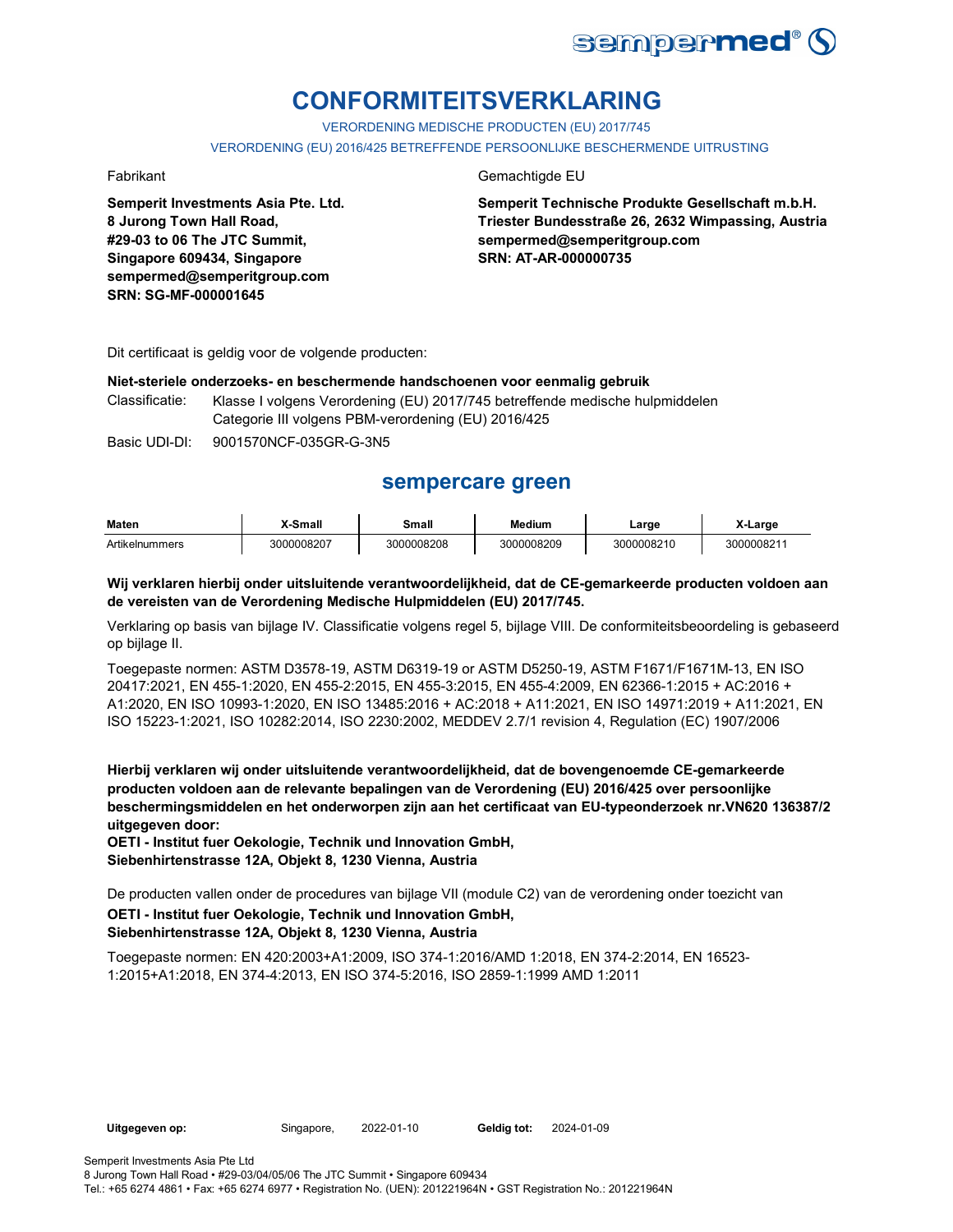

# **DECLARACIÓN DE CONFORMIDAD**

REGLAMENTO (UE) 2017/745 DE PRODUCTOS MEDICINALES REGLAMENTO (UE) 2016/425 PARA EQUIPAMIENTOS PERSONALES

**Semperit Investments Asia Pte. Ltd. 8 Jurong Town Hall Road, #29-03 to 06 The JTC Summit, Singapore 609434, Singapore sempermed@semperitgroup.com SRN: SG-MF-000001645**

#### Fabricante Representante de la UE

**Semperit Technische Produkte Gesellschaft m.b.H. Triester Bundesstraße 26, 2632 Wimpassing, Austria sempermed@semperitgroup.com SRN: AT-AR-000000735**

El presente certificado es válido para los siguientes productos:

#### **Guante de exploración y protección no estéril para un solo uso**

Clasificación: Clase I según el Reglamento de Productos Medicinales (EU) 2017/745 Categoría III según el Reglamento EPI (UE) 2016/425

Basic UDI-DI: 9001570NCF-035GR-G-3N5

## **sempercare green**

| Tamaños            | X-Small    | Small      | Medium     | Large      | X-Larɑe   |
|--------------------|------------|------------|------------|------------|-----------|
| Número de artículo | 3000008207 | 3000008208 | 3000008209 | 3000008210 | 300000821 |

#### **Por la presente confirmamos bajo nuestra exclusiva responsabilidad que los productos con marcado CE cumplen con los requisitos del Reglamento (UE) 2017/745 sobre productos sanitarios.**

Declaración basada en el anexo IV. Clasificación según la norma 5 del anexo VIII. La evaluación de la conformidad se basa en el anexo II.

Normas aplicadas: ASTM D3578-19, ASTM D6319-19 or ASTM D5250-19, ASTM F1671/F1671M-13, EN ISO 20417:2021, EN 455-1:2020, EN 455-2:2015, EN 455-3:2015, EN 455-4:2009, EN 62366-1:2015 + AC:2016 + A1:2020, EN ISO 10993- 1:2020, EN ISO 13485:2016 + AC:2018 + A11:2021, EN ISO 14971:2019 + A11:2021, EN ISO 15223-1:2021, ISO 10282:2014, ISO 2230:2002, MEDDEV 2.7/1 revision 4, Regulation (EC) 1907/2006

#### **Por la presente confirmamos, bajo nuestra exclusiva responsabilidad, que los productos arriba mencionados con la marca CE cumplen con las disposiciones pertinentes del Reglamento (UE) 2016/425 para equipos de protección personal y están sujetos al Certificado de examen de tipo nº. VN620 136387/2 expedido por:**

#### **OETI - Institut fuer Oekologie, Technik und Innovation GmbH,**

**Siebenhirtenstrasse 12A, Objekt 8, 1230 Vienna, Austria**

Los productos están sujetos a los procedimientos establecidos en el anexo VII (módulo C2) del Reglamento bajo la supervisión de

#### **OETI - Institut fuer Oekologie, Technik und Innovation GmbH, Siebenhirtenstrasse 12A, Objekt 8, 1230 Vienna, Austria**

Normas aplicadas: EN 420:2003+A1:2009, ISO 374-1:2016/AMD 1:2018, EN 374-2:2014, EN 16523-1:2015+A1:2018, EN 374-4:2013, EN ISO 374-5:2016, ISO 2859-1:1999 AMD 1:2011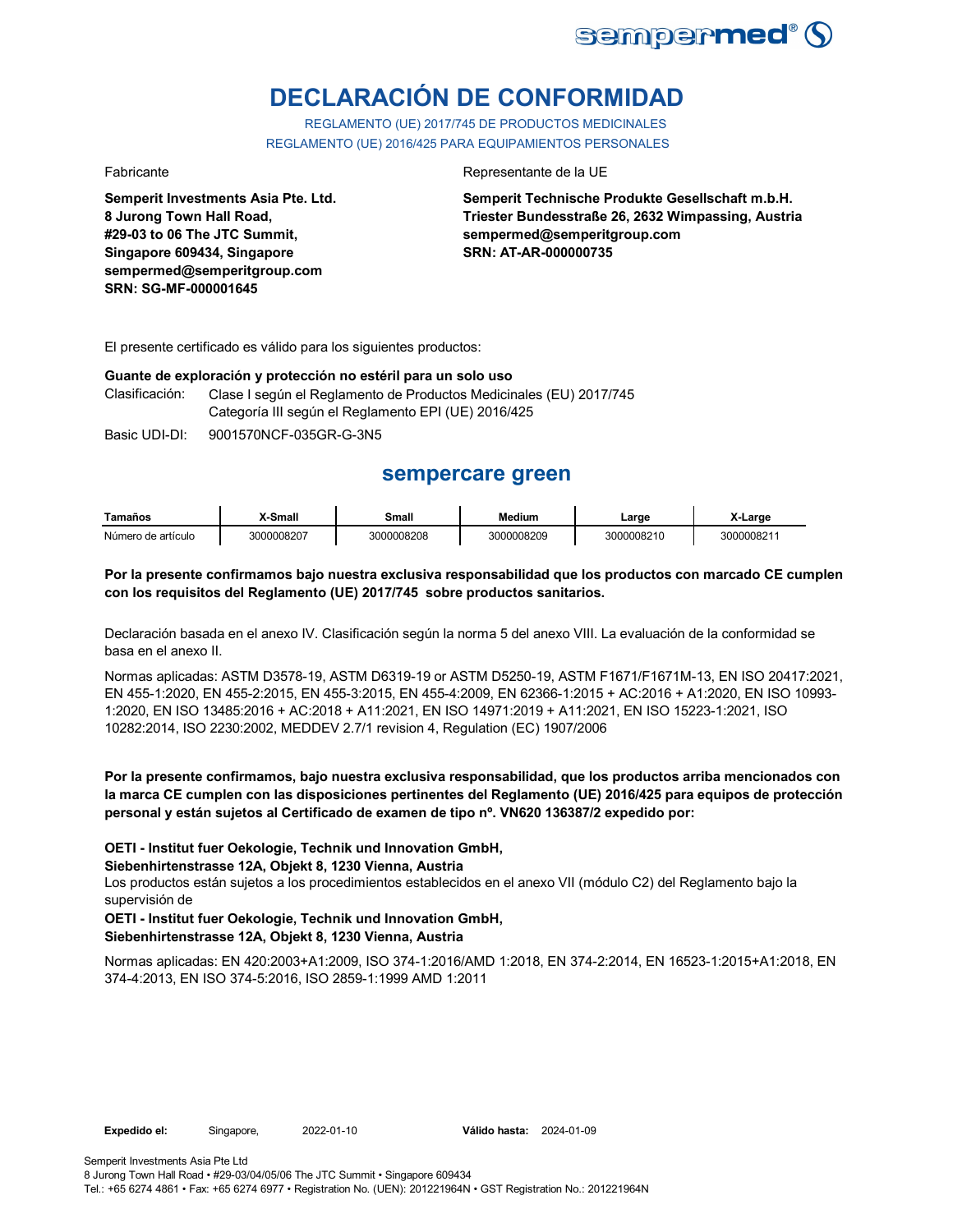

# **DECLARAÇÃO DE CONFORMIDADE**

REGULAMENTO (UE) 2017/745 SOBRE DISPOSITIVOS MÉDICOS REGULAMENTO (UE) 2016/425 SOBRE EQUIPAMENTO DE PROTEÇÃO INDIVIDUAL

**Semperit Investments Asia Pte. Ltd. 8 Jurong Town Hall Road, #29-03 to 06 The JTC Summit, Singapore 609434, Singapore sempermed@semperitgroup.com SRN: SG-MF-000001645**

#### Fabricante da UE

**Semperit Technische Produkte Gesellschaft m.b.H. Triester Bundesstraße 26, 2632 Wimpassing, Austria sempermed@semperitgroup.com SRN: AT-AR-000000735**

Este certificado é válido para os seguintes produtos:

#### **Luva de exame e de proteção não estéril para uso único**

Classificação: Classe I de acordo com o regulamento de Dispositivos Médicos (UE) 2017/745 Categoria III de acordo com o regulamento EPI (UE) 2016/425

Basic UDI-DI: 9001570NCF-035GR-G-3N5

## **sempercare green**

| Tamanhos          | X-Small    | Small      | Medium     | _arge      | .-Larɑe   |
|-------------------|------------|------------|------------|------------|-----------|
| Números de artigo | 3000008207 | 3000008208 | 3000008209 | 3000008210 | 300000821 |

#### **Declaramos desta forma, sob a nossa exclusiva responsabilidade, que os produtos com a marca CE estão em conformidade com os requisitos da Regulamento de Dispositivos Médicos (UE) 2017/745 .**

Declaração baseada no Anexo IV. Classificação de acordo com a regra 5, Anexo VIII. Avaliação da conformidade com base no Anexo II.

Normas aplicadas: ASTM D3578-19, ASTM D6319-19 or ASTM D5250-19, ASTM F1671/F1671M-13, EN ISO 20417:2021, EN 455-1:2020, EN 455-2:2015, EN 455-3:2015, EN 455-4:2009, EN 62366-1:2015 + AC:2016 + A1:2020, EN ISO 10993- 1:2020, EN ISO 13485:2016 + AC:2018 + A11:2021, EN ISO 14971:2019 + A11:2021, EN ISO 15223-1:2021, ISO 10282:2014, ISO 2230:2002, MEDDEV 2.7/1 revision 4, Regulation (EC) 1907/2006

**Declaramos desta forma, sob a nossa exclusiva responsabilidade, que os produtos com a marca CE acima mencionados estão em conformidade com as disposições relevantes do regulamento (UE) 2016/425 para Equipamentos de Proteção Individual e são objeto do certificado de exame de tipo da UE n.º VN620 136387/2 emitido por:**

**OETI - Institut fuer Oekologie, Technik und Innovation GmbH, Siebenhirtenstrasse 12A, Objekt 8, 1230 Vienna, Austria**

Os produtos são objeto dos procedimentos previstos no anexo VII (módulo C2) do regulamento, sob a supervisão de **OETI - Institut fuer Oekologie, Technik und Innovation GmbH, Siebenhirtenstrasse 12A, Objekt 8, 1230 Vienna, Austria**

Normas aplicadas: EN 420:2003+A1:2009, ISO 374-1:2016/AMD 1:2018, EN 374-2:2014, EN 16523-1:2015+A1:2018, EN 374-4:2013, EN ISO 374-5:2016, ISO 2859-1:1999 AMD 1:2011

Semperit Investments Asia Pte Ltd

8 Jurong Town Hall Road • #29-03/04/05/06 The JTC Summit • Singapore 609434

Tel.: +65 6274 4861 • Fax: +65 6274 6977 • Registration No. (UEN): 201221964N • GST Registration No.: 201221964N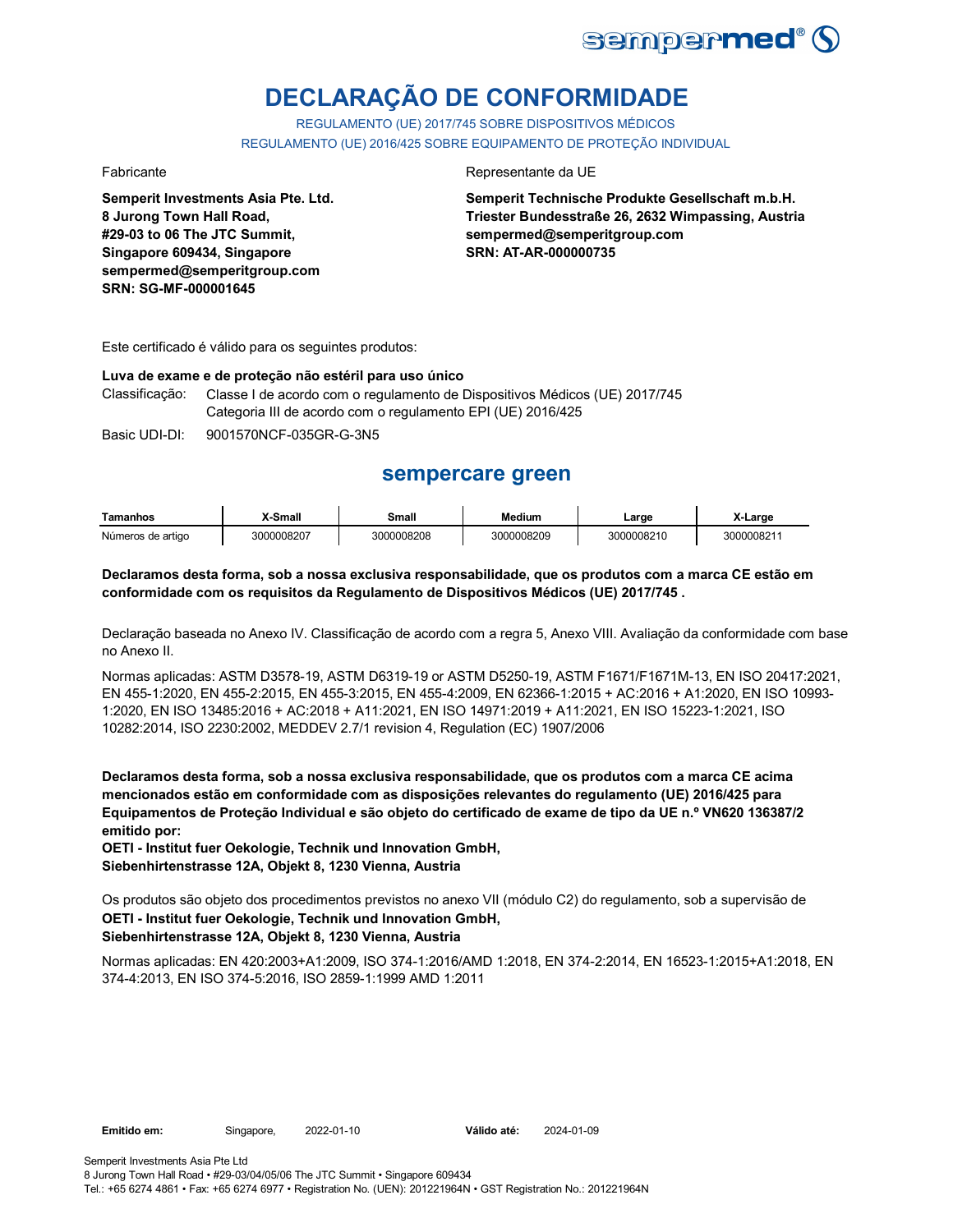

# **DEKLARATON OM ÖVERENSSTÄMMELSE**

FÖRORDNING (EU) 2017/745 MEDICINTEKNISKA PRODUKTER FÖRORDNING (EU) 2016/425 FÖR PERSONLIG SKYDDSUTRUSTNING

**Semperit Investments Asia Pte. Ltd. 8 Jurong Town Hall Road, #29-03 to 06 The JTC Summit, Singapore 609434, Singapore sempermed@semperitgroup.com SRN: SG-MF-000001645**

#### Tillverkare **Behörig representant hos EU**

**Semperit Technische Produkte Gesellschaft m.b.H. Triester Bundesstraße 26, 2632 Wimpassing, Austria sempermed@semperitgroup.com SRN: AT-AR-000000735**

Detta certifikat gäller följande produkt:

#### **Icke-steril inspektions- och skyddshandske för engångsanvändning**

Klassificering: Klass I enligt EU-förordning för medicintek-niska produkter (MD) (EU) 2017/745 Kategori III enligt EU-förordning för personlig skyddsutrustning (PPE) 2016/425

Basic UDI-DI: 9001570NCF-035GR-G-3N5

## **sempercare green**

| <b>Storlekar</b> | -Small     | Small<br>______  | <b>Medium</b> | ∟arge      | (-Large   |
|------------------|------------|------------------|---------------|------------|-----------|
| Artikelkoder     | 3000008207 | 00008208<br>.30C | 3000008209    | 3000008210 | 300000821 |

#### **Vi förklarar härmed under eget exklusivt ansvar att ovan beskrivna, CE-markerade produkt stämmer överens med erforderliga i förordning för medicinska produkter (EU) 2017/745.**

Förklaring på grundval av bilaga IV. Klassificering enligt regel 5, bilaga VIII. Bedömningen av överensstämmelse grundar sig på bilaga II.

Tillämpade standarder: ASTM D3578-19, ASTM D6319-19 or ASTM D5250-19, ASTM F1671/F1671M-13, EN ISO 20417:2021, EN 455-1:2020, EN 455-2:2015, EN 455-3:2015, EN 455-4:2009, EN 62366-1:2015 + AC:2016 + A1:2020, EN ISO 10993-1:2020, EN ISO 13485:2016 + AC:2018 + A11:2021, EN ISO 14971:2019 + A11:2021, EN ISO 15223- 1:2021, ISO 10282:2014, ISO 2230:2002, MEDDEV 2.7/1 revision 4, Regulation (EC) 1907/2006

### **Vi förklarar härmed under eget exklusivt ansvar att ovan beskrivna, CE-markerade produkt stämmer överens med tillämpliga bestämmelser i EU-förordningen 2016/425 för personlig skyddsutrustning och är identisk med den personliga skyddsutrustning som anges i EU-certifikat för typgranskning nummerVN620 136387/2 daterad av:**

#### **OETI - Institut fuer Oekologie, Technik und Innovation GmbH,**

#### **Siebenhirtenstrasse 12A, Objekt 8, 1230 Vienna, Austria**

och är föremål för den procedur som beskrivs i Bilaga VII (Modul C2) till EU-förordningen 2016/425 under the supervision of under uppsikt av

#### **OETI - Institut fuer Oekologie, Technik und Innovation GmbH, Siebenhirtenstrasse 12A, Objekt 8, 1230 Vienna, Austria**

Tillämpade standarder: EN 420:2003+A1:2009, ISO 374-1:2016/AMD 1:2018, EN 374-2:2014, EN 16523- 1:2015+A1:2018, EN 374-4:2013, EN ISO 374-5:2016, ISO 2859-1:1999 AMD 1:2011

Daterad : Singapore, 2022-01-10 Giltig till:

2024-01-09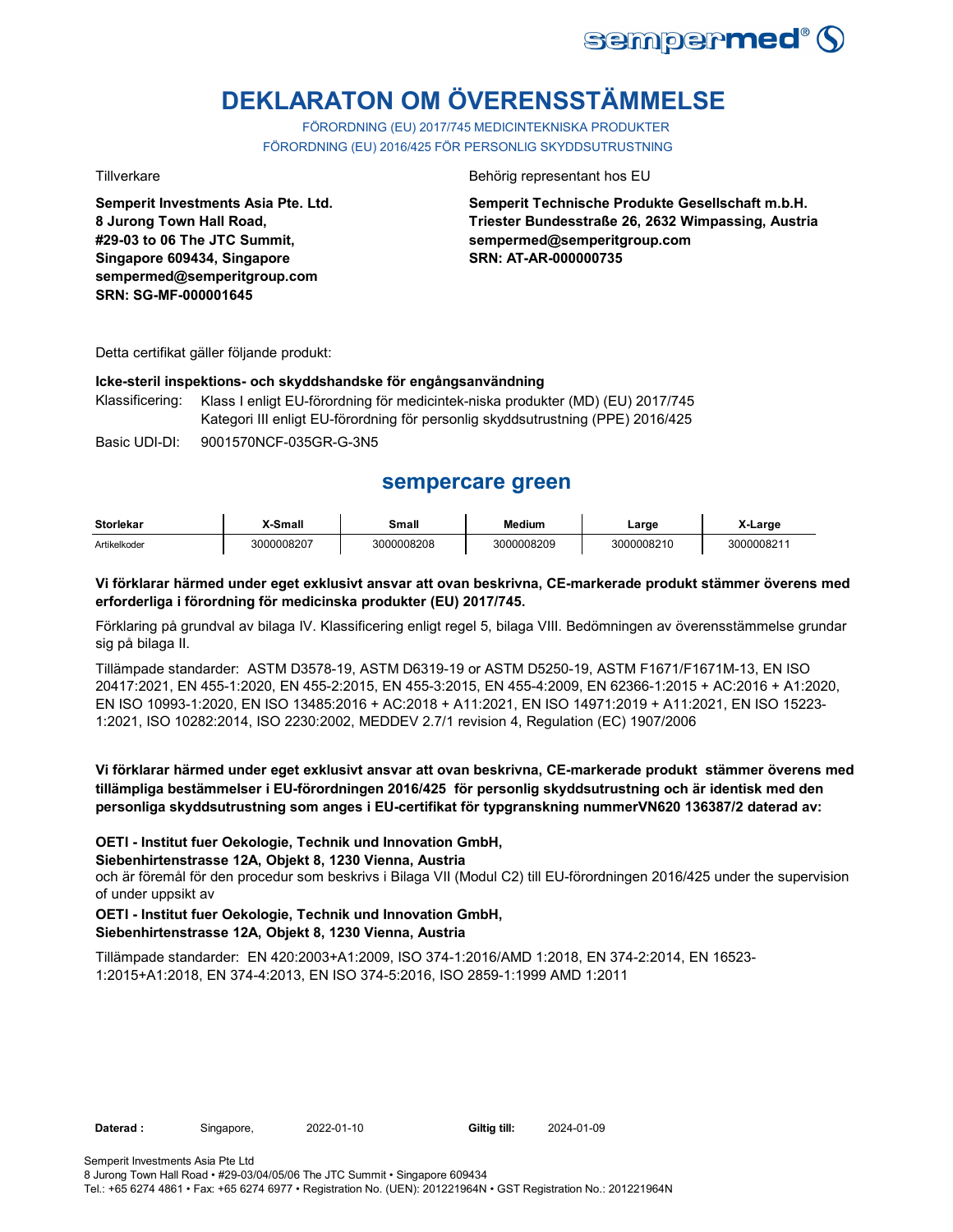

# **KONFORMITETSERKLÆRING**

FORORDNING (EU) 2017/745 OM MEDICINSK UDSTYR FORORDNING (EU) 2016/425 FOR PERSONLIGE VÆRNEMIDLER

**Semperit Investments Asia Pte. Ltd. 8 Jurong Town Hall Road, #29-03 to 06 The JTC Summit, Singapore 609434, Singapore sempermed@semperitgroup.com SRN: SG-MF-000001645**

#### Producent **EU-befuldmægtigede**

**Semperit Technische Produkte Gesellschaft m.b.H. Triester Bundesstraße 26, 2632 Wimpassing, Austria sempermed@semperitgroup.com SRN: AT-AR-000000735**

Dette certifikat er gyldigt for følgende produkter:

#### **Ikke-steril undersøgelses- og beskyttelseshandske til engangsbrug**

Klassificering: Klasse I jævnfør (EU) 2017/745 -forordningen for medicinsk udstyr Kategori III jævnfør PVM-forordningen (EU) 2016/425

Basic UDI-DI: 9001570NCF-035GR-G-3N5

## **sempercare green**

| <b>Størrelser</b> | X-Small    | Small      | <b>Medium</b> | Large      | X-Large                |
|-------------------|------------|------------|---------------|------------|------------------------|
| Artikelnumre      | 3000008207 | 3000008208 | 3000008209    | 3000008210 | 300000821 <sup>-</sup> |

#### **Vi bekræfter hermed under fuldt ansvar, at de ovenfor nævnte CE-mærkede produkter stemmer overens med de krav i forordningen for medicinsk udstyr (EU) 2017/745.**

Erklæring på grundlag af bilag IV. Klassificering i henhold til regel 5, bilag VIII. Overensstemmelsesvurderingen er baseret på bilag II.

Anvendte standarder: ASTM D3578-19, ASTM D6319-19 or ASTM D5250-19, ASTM F1671/F1671M-13, EN ISO 20417:2021, EN 455-1:2020, EN 455-2:2015, EN 455-3:2015, EN 455-4:2009, EN 62366-1:2015 + AC:2016 + A1:2020, EN ISO 10993-1:2020, EN ISO 13485:2016 + AC:2018 + A11:2021, EN ISO 14971:2019 + A11:2021, EN ISO 15223- 1:2021, ISO 10282:2014, ISO 2230:2002, MEDDEV 2.7/1 revision 4, Regulation (EC) 1907/2006

**Vi bekræfter hermed under fuldt ansvar, at de ovenfor nævnte CE-mærkede produkter stemmer overens med med de afgørende bestemmelser i forordningen (EU) 2016/425 for personlige værnemidler, og er genstand for EUcertificering af typeafprøvning nr.VN620 136387/2 udstedt gennem:**

**OETI - Institut fuer Oekologie, Technik und Innovation GmbH,** 

**Siebenhirtenstrasse 12A, Objekt 8, 1230 Vienna, Austria**

Produkterne er genstand for procedurer jævnfør VII (modul C2) i forordningen med opsyn af

**OETI - Institut fuer Oekologie, Technik und Innovation GmbH,** 

### **Siebenhirtenstrasse 12A, Objekt 8, 1230 Vienna, Austria**

Anvendte standarder: EN 420:2003+A1:2009, ISO 374-1:2016/AMD 1:2018, EN 374-2:2014, EN 16523-1:2015+A1:2018, EN 374-4:2013, EN ISO 374-5:2016, ISO 2859-1:1999 AMD 1:2011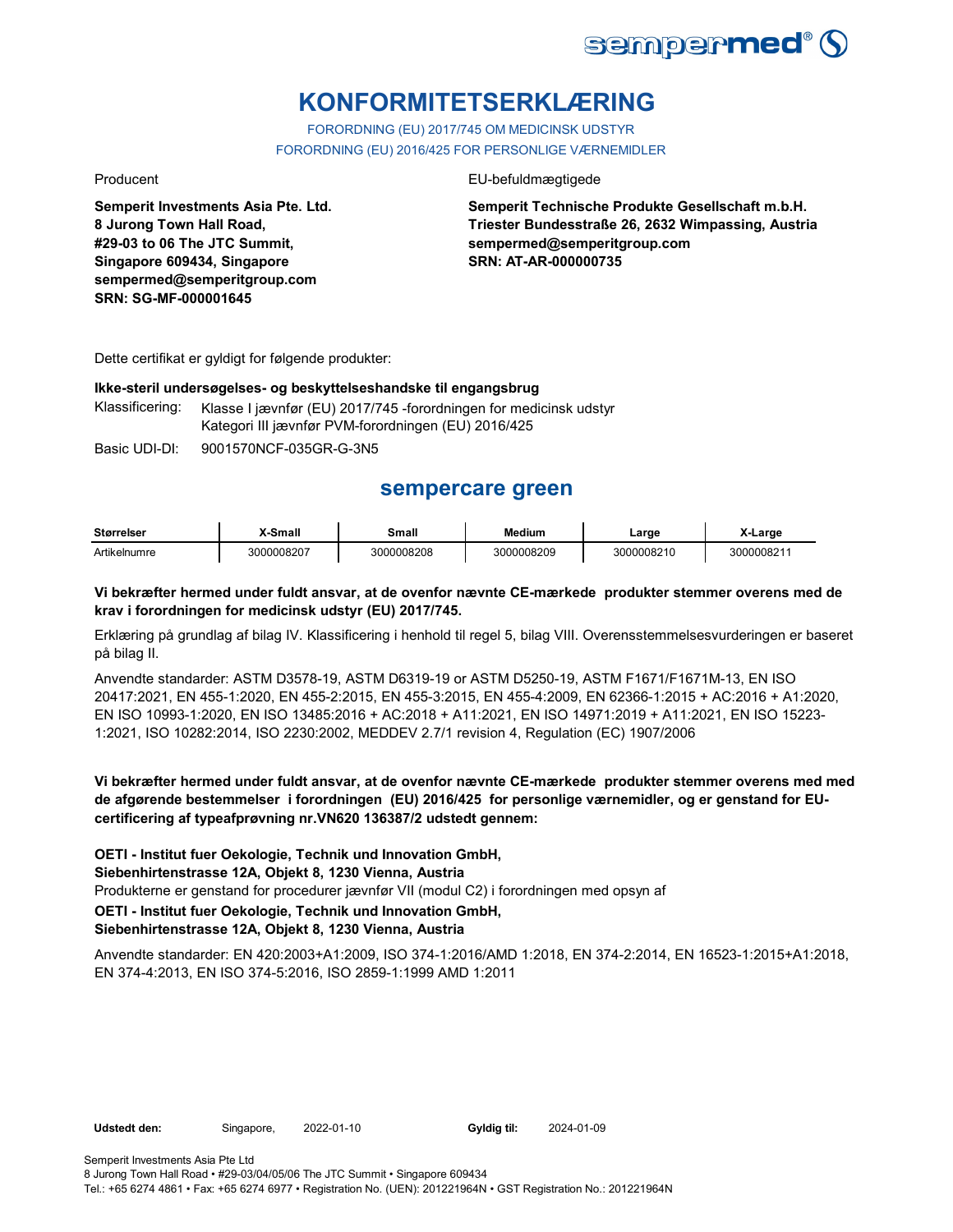

# **KONFORMITETSERKLÆRING**

FORORDNING FOR MEDISINSK UTSTYR (EU) 2017/745 FORORDNING (EU) 2016/425 OM PERSONLIG VERNEUTSTYR

**Semperit Investments Asia Pte. Ltd. 8 Jurong Town Hall Road, #29-03 to 06 The JTC Summit, Singapore 609434, Singapore sempermed@semperitgroup.com SRN: SG-MF-000001645**

#### Produsent **Autorisert representant i EU**

**Semperit Technische Produkte Gesellschaft m.b.H. Triester Bundesstraße 26, 2632 Wimpassing, Austria sempermed@semperitgroup.com SRN: AT-AR-000000735**

Dette sertifikatet er gyldig for følgende produkter:

#### **Ikke-steril undersøkelses- og beskyttelseshanske for engangsbruk**

Klassifisering: Klasse I i henhold til forordning for medisinsk utstyr (EU) 2017/745 Kategori III i henhold til PVU-forordningen (EU) nr. 2016/425

Basic UDI-DI: 9001570NCF-035GR-G-3N5

## **sempercare green**

| <b>Størrelser</b> | <b>X-Small</b> | Small      | Medium     | Large      | X-Large   |
|-------------------|----------------|------------|------------|------------|-----------|
| Artikkelnumre     | 3000008207     | 3000008208 | 3000008209 | 3000008210 | 300000821 |

#### **Vi erklærer herved under eneansvar at det CE-merkede produktet oppfyller de kravene i Uredbet for medisinsk utstyr (EU) 2017/745.**

Erklæring basert på vedlegg IV. Klassifisering i henhold til regel nr. 5, vedlegg VIII. Samsvarsvurderingen er basert på vedlegg II.

Relevante standarder: ASTM D3578-19, ASTM D6319-19 or ASTM D5250-19, ASTM F1671/F1671M-13, EN ISO 20417:2021, EN 455-1:2020, EN 455-2:2015, EN 455-3:2015, EN 455-4:2009, EN 62366-1:2015 + AC:2016 + A1:2020, EN ISO 10993-1:2020, EN ISO 13485:2016 + AC:2018 + A11:2021, EN ISO 14971:2019 + A11:2021, EN ISO 15223- 1:2021, ISO 10282:2014, ISO 2230:2002, MEDDEV 2.7/1 revision 4, Regulation (EC) 1907/2006

**Vi erklærer herved under eneansvar at det CE-merkede produktet som er nevnt ovenfor oppfyller de relevante bestemmelsene i Forordning (EU) nr. 2016/425 om personlig verneutstyr og er gjenstand for EUtypeprøvesertifikat nr. VN620 136387/2 utstedt av: OETI - Institut fuer Oekologie, Technik und Innovation GmbH, Siebenhirtenstrasse 12A, Objekt 8, 1230 Vienna, Austria**

Produktet er gjenstand for prosedyren som er beskrevet i Vedlegg VII (Modul C2) i Forordning nr. 2016/425 under tilsyn av **OETI - Institut fuer Oekologie, Technik und Innovation GmbH, Siebenhirtenstrasse 12A, Objekt 8, 1230 Vienna, Austria**

Relevante standarder: EN 420:2003+A1:2009, ISO 374-1:2016/AMD 1:2018, EN 374-2:2014, EN 16523-1:2015+A1:2018, EN 374-4:2013, EN ISO 374-5:2016, ISO 2859-1:1999 AMD 1:2011

**Utstedt den:** Singapore, 2022-01-10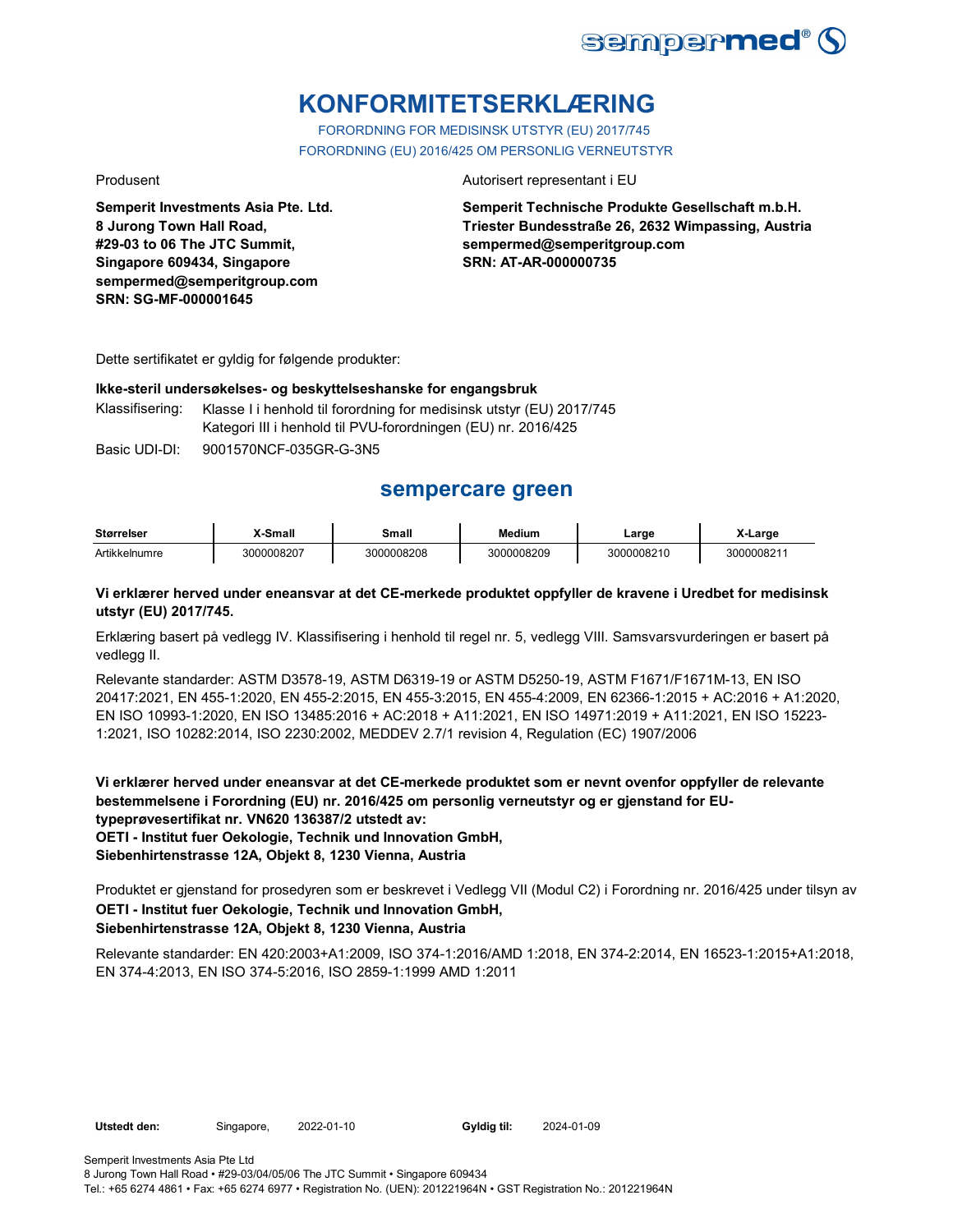

# **VAATIMUSTENMUKAISUUSVAKUUTUS**

LÄÄKINNÄLLISIÄ LAITTEITA KOSKEVA ASETUS (EU) 2017/745 HENKILÖNSUOJAIMISTA ANNETTU ASETUS (EU) 2016/425

**Semperit Investments Asia Pte. Ltd. 8 Jurong Town Hall Road, #29-03 to 06 The JTC Summit, Singapore 609434, Singapore sempermed@semperitgroup.com SRN: SG-MF-000001645**

Valmistaja EU:n valtuutettu edustaja

**Semperit Technische Produkte Gesellschaft m.b.H. Triester Bundesstraße 26, 2632 Wimpassing, Austria sempermed@semperitgroup.com SRN: AT-AR-000000735**

Tämä sertifikaatti koskee seuraavia tuotteita:

#### **Kertakäyttöinen ei-steriili tutkimus- ja suojakäsine**

Luokitus: Luokka I lääkinnällisiä laitteita koskevan asetuksen (EU) 2017/745 mukaisesti Luokka III henkilönsuojaimista annetun asetuksen (EU) 2016/425 mukaisesti

Basic UDI-DI: 9001570NCF-035GR-G-3N5

## **sempercare green**

| Koot              | $M$ Small<br>nar | Small      | <b>Medium</b> | ∟arge          | Large     |
|-------------------|------------------|------------|---------------|----------------|-----------|
| -<br>Tuotenumerot | 0008207<br>וחהד  | 3000008208 | 0008209<br>v  | 0008210<br>וחה | 300000821 |

### **Täten vahvistamme yksinomaisella vastuullamme, että CE-merkityt tuotteet vastaavat lääkinnällisiä laitteita koskevan asetuksen (EU) 2017/745 mukaisia vaatimuksia.**

Liitteeseen IV perustuva julistus. Luokitus liitteen VIII 5 säännön mukaisesti. Vaatimustenmukaisuuden arviointi perustuu liitteeseen II.

Sovelletut standardit: ASTM D3578-19, ASTM D6319-19 or ASTM D5250-19, ASTM F1671/F1671M-13, EN ISO 20417:2021, EN 455-1:2020, EN 455-2:2015, EN 455-3:2015, EN 455-4:2009, EN 62366-1:2015 + AC:2016 + A1:2020, EN ISO 10993-1:2020, EN ISO 13485:2016 + AC:2018 + A11:2021, EN ISO 14971:2019 + A11:2021, EN ISO 15223- 1:2021, ISO 10282:2014, ISO 2230:2002, MEDDEV 2.7/1 revision 4, Regulation (EC) 1907/2006

**Täten vahvistamme yksinomaisella vastuullamme, että yllä mainitut CE-merkityt tuotteet vastaavat henkilönsuojaimista annetun asetuksen (EU) 2016/425 mukaisia perustavanlaatuisia vaatimuksia ja niihin sovelletaan EU:n tyyppitarkastustodistusta nro VN620 136387/2 laadittu :**

**OETI - Institut fuer Oekologie, Technik und Innovation GmbH,** 

**Siebenhirtenstrasse 12A, Objekt 8, 1230 Vienna, Austria**

Tuotteet ovat asetuksen liitteen VII (moduuli C2) mukaisen menettelyn kohteena, valvonnan suorittaa

**OETI - Institut fuer Oekologie, Technik und Innovation GmbH,** 

#### **Siebenhirtenstrasse 12A, Objekt 8, 1230 Vienna, Austria**

Sovelletut standardit: EN 420:2003+A1:2009, ISO 374-1:2016/AMD 1:2018, EN 374-2:2014, EN 16523-1:2015+A1:2018, EN 374-4:2013, EN ISO 374-5:2016, ISO 2859-1:1999 AMD 1:2011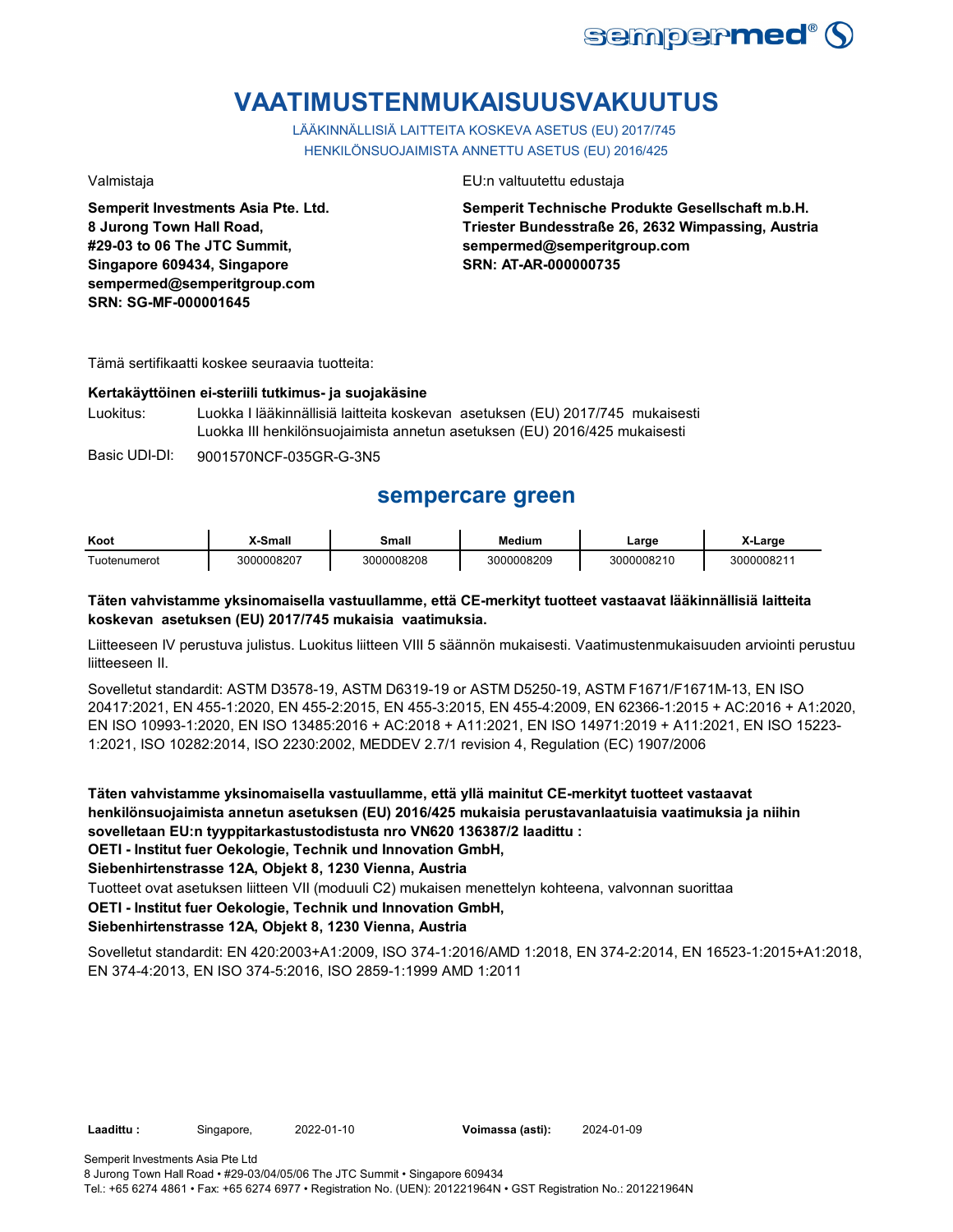

# **ATITIKTIES DEKLARACIJA**

REGLAMENTAS DĖL MEDICINOS PRIETAISŲ (ES) 2017/745 REGLAMENTAS (ES) 2016/425 DĖL ASMENINIŲ APSAUGOS PRIEMONIŲ

**Semperit Investments Asia Pte. Ltd. 8 Jurong Town Hall Road, #29-03 to 06 The JTC Summit, Singapore 609434, Singapore sempermed@semperitgroup.com SRN: SG-MF-000001645**

#### Gamintojas **ES interviewes ES interviewes** ES interviewes as estas estas estas estas estas estas estas estas estas estas estas estas estas estas estas estas estas estas estas estas estas estas estas estas estas estas estas

**Semperit Technische Produkte Gesellschaft m.b.H. Triester Bundesstraße 26, 2632 Wimpassing, Austria sempermed@semperitgroup.com SRN: AT-AR-000000735**

Šis sertifikatas galioja toliau nurodytiems produktams:

#### **Nesterilios vienkartinio naudojimo apžiūros ir apsauginės pirštinės**

Klasifikacija: I klasė pagal reglamentą dėl medicinos prietaisų (ES) 2017/745 III kategorija pagal reglamentą (ES) 2016/425 dėl asmeninių apsaugos priemonių

Basic UDI-DI: 9001570NCF-035GR-G-3N5

# **sempercare green**

| Dvdžiai            | <sup>v</sup> -Small | Small<br>____ | Medium     | .arge      | Large     |
|--------------------|---------------------|---------------|------------|------------|-----------|
| Prekiu<br>numeriai | 3000008207          | 3000008208    | 3000008209 | 3000008210 | 300000821 |

### **Prisiimdami visą atsakomybę šiuo dokumentu patvirtiname, kad CE paženklinti produktai atitinka reglamentą dėl medicinos prietaisų (ES) 2017/745 reikalavimus.**

Deklaracija, pagrįsta IV priedu. Klasifikavimas pagal VIII priedo 5 taisyklę. Atitikties įvertinimas pagal II priedą.

Taikomi standartai: ASTM D3578-19, ASTM D6319-19 or ASTM D5250-19, ASTM F1671/F1671M-13, EN ISO 20417:2021, EN 455-1:2020, EN 455-2:2015, EN 455-3:2015, EN 455-4:2009, EN 62366-1:2015 + AC:2016 + A1:2020, EN ISO 10993- 1:2020, EN ISO 13485:2016 + AC:2018 + A11:2021, EN ISO 14971:2019 + A11:2021, EN ISO 15223-1:2021, ISO 10282:2014, ISO 2230:2002, MEDDEV 2.7/1 revision 4, Regulation (EC) 1907/2006

**Prisiimdami visą atsakomybę, šiuo dokumentu patvirtiname, kad anksčiau paminėti CE paženklinti produktai atitinka svarbiausius reglamentą dėl asmeninių apsaugos priemonių (ES) 2016/425 reikalavimus ir yra ES tipo tyrimo sertifikato Nr. objektas. VN620 136387/2 išduota :**

**OETI - Institut fuer Oekologie, Technik und Innovation GmbH,** 

**Siebenhirtenstrasse 12A, Objekt 8, 1230 Vienna, Austria**

Produktai yra metodo objektas pagal reglamentą VII priedą (modulis C2) prižiūrint

**OETI - Institut fuer Oekologie, Technik und Innovation GmbH,** 

#### **Siebenhirtenstrasse 12A, Objekt 8, 1230 Vienna, Austria**

Taikomi standartai: EN 420:2003+A1:2009, ISO 374-1:2016/AMD 1:2018, EN 374-2:2014, EN 16523-1:2015+A1:2018, EN 374-4:2013, EN ISO 374-5:2016, ISO 2859-1:1999 AMD 1:2011

**Išduota :** Singapore, 2022-01-10

Galioja iki: 2024-01-09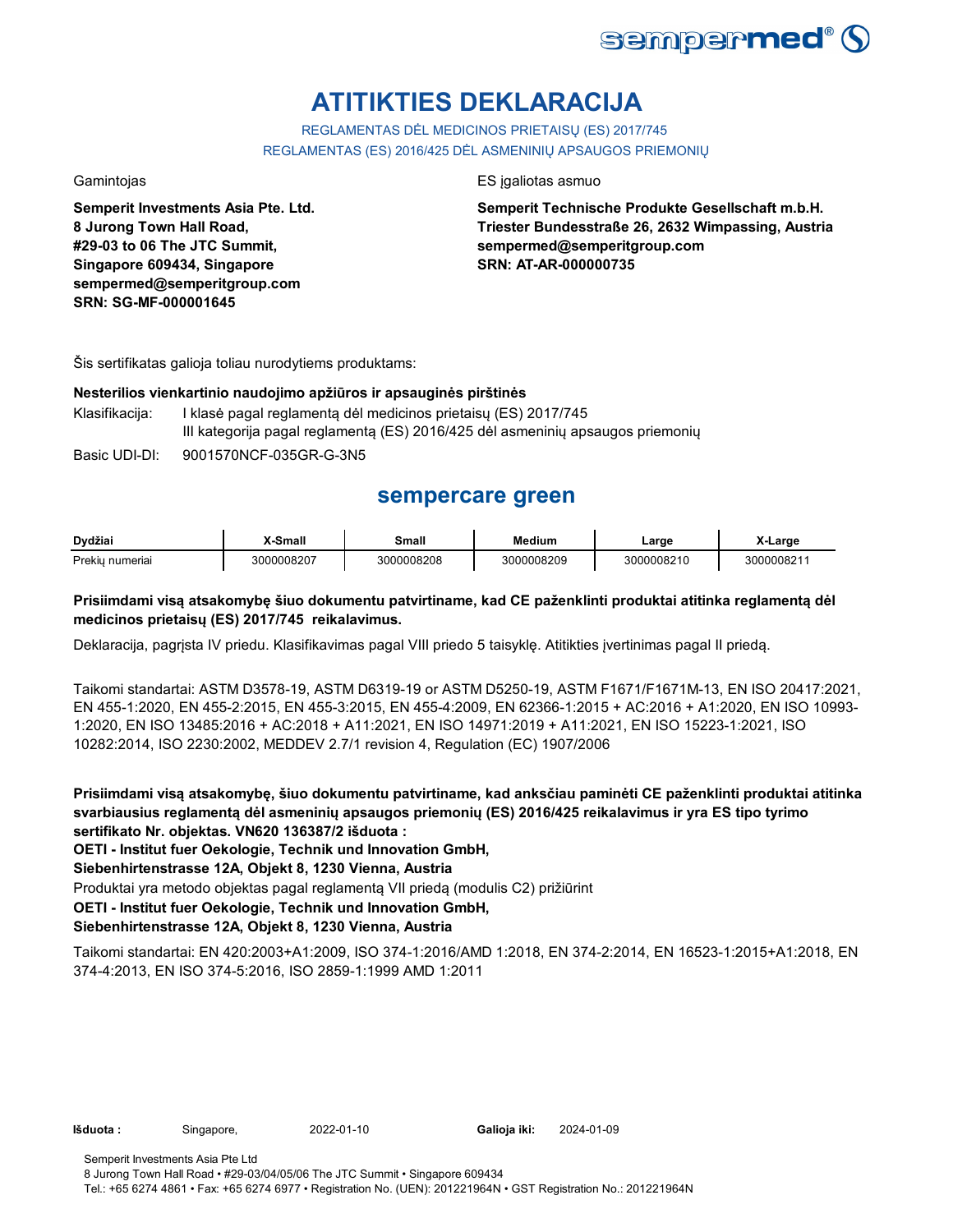

# **ATBILSTĪBAS DEKLARĀCIJA**

MEDICĪNAS IERĪČU REGULA (ES) 2017/745

REGULA (ES) 2016/425 PAR INDIVIDUĀLAJIEM AIZSARDZĪBAS LĪDZEKĻIEM

**Semperit Investments Asia Pte. Ltd. 8 Jurong Town Hall Road, #29-03 to 06 The JTC Summit, Singapore 609434, Singapore sempermed@semperitgroup.com SRN: SG-MF-000001645**

Likumīgais ražotājs **Pilnvarotais pārstāvis ES** 

**Semperit Technische Produkte Gesellschaft m.b.H. Triester Bundesstraße 26, 2632 Wimpassing, Austria sempermed@semperitgroup.com SRN: AT-AR-000000735**

Šis sertifikāts ir derīgs šādam produktam:

#### **Nesterili izmeklēšanas aizsargcimdi vienreizējai lietošanai**

Klasifikācija: I klase saskaņā ar medicīnas ierīču Regulu (ES) 2017/745 III kategorija saskaņā ar IAL Regulu (ES) 2016/425

Basic UDI-DI: 9001570NCF-035GR-G-3N5

## **sempercare green**

| Izmēri          | ,X-Small   | Small      | <b>Medium</b> | ∟arge      | -Large     |
|-----------------|------------|------------|---------------|------------|------------|
| Artikula numurs | 3000008207 | 3000008208 | 3000008209    | 3000008210 | 3000008211 |

#### **Ar šo mēs apliecinām, ka iepriekš aprakstītais produkts ar CE marķējumu atbilst medicīnas ierīču (ES) 2017/745 regulas prasībām.**

Deklarācija, pamatojoties uz IV pielikumu. Klasifikācija saskaņā ar VIII pielikuma 5. noteikumu. Atbilstības novērtēšanas pamatā ir II pielikums.

Piemērotie standarti: ASTM D3578-19, ASTM D6319-19 or ASTM D5250-19, ASTM F1671/F1671M-13, EN ISO 20417:2021, EN 455-1:2020, EN 455-2:2015, EN 455-3:2015, EN 455-4:2009, EN 62366-1:2015 + AC:2016 + A1:2020, EN ISO 10993-1:2020, EN ISO 13485:2016 + AC:2018 + A11:2021, EN ISO 14971:2019 + A11:2021, EN ISO 15223- 1:2021, ISO 10282:2014, ISO 2230:2002, MEDDEV 2.7/1 revision 4, Regulation (EC) 1907/2006

**Ar šo mēs apliecinām, ka iepriekš aprakstītais produkts ar CE marķējumu atbilst Regulas (ES) 2016/425 par individuālajiem aizsardzības līdzekļiem piemērojamajiem noteikumiem un ir identisks individuālajiem aizsardzības līdzekļiem, uz kuriem attiecas ES tipa pārbaudes sertifikāts Nr. VN620 136387/2 izdots :**

**OETI - Institut fuer Oekologie, Technik und Innovation GmbH,** 

**Siebenhirtenstrasse 12A, Objekt 8, 1230 Vienna, Austria**

un uz to attiecas Regulas (ES) 2016/425 VII pielikumā (C2 modulis) noteiktā procedūra

**OETI - Institut fuer Oekologie, Technik und Innovation GmbH,** 

### **Siebenhirtenstrasse 12A, Objekt 8, 1230 Vienna, Austria**

Piemērotie standarti: EN 420:2003+A1:2009, ISO 374-1:2016/AMD 1:2018, EN 374-2:2014, EN 16523-1:2015+A1:2018, EN 374-4:2013, EN ISO 374-5:2016, ISO 2859-1:1999 AMD 1:2011

**Izdots :** Singapore, 2022-01-10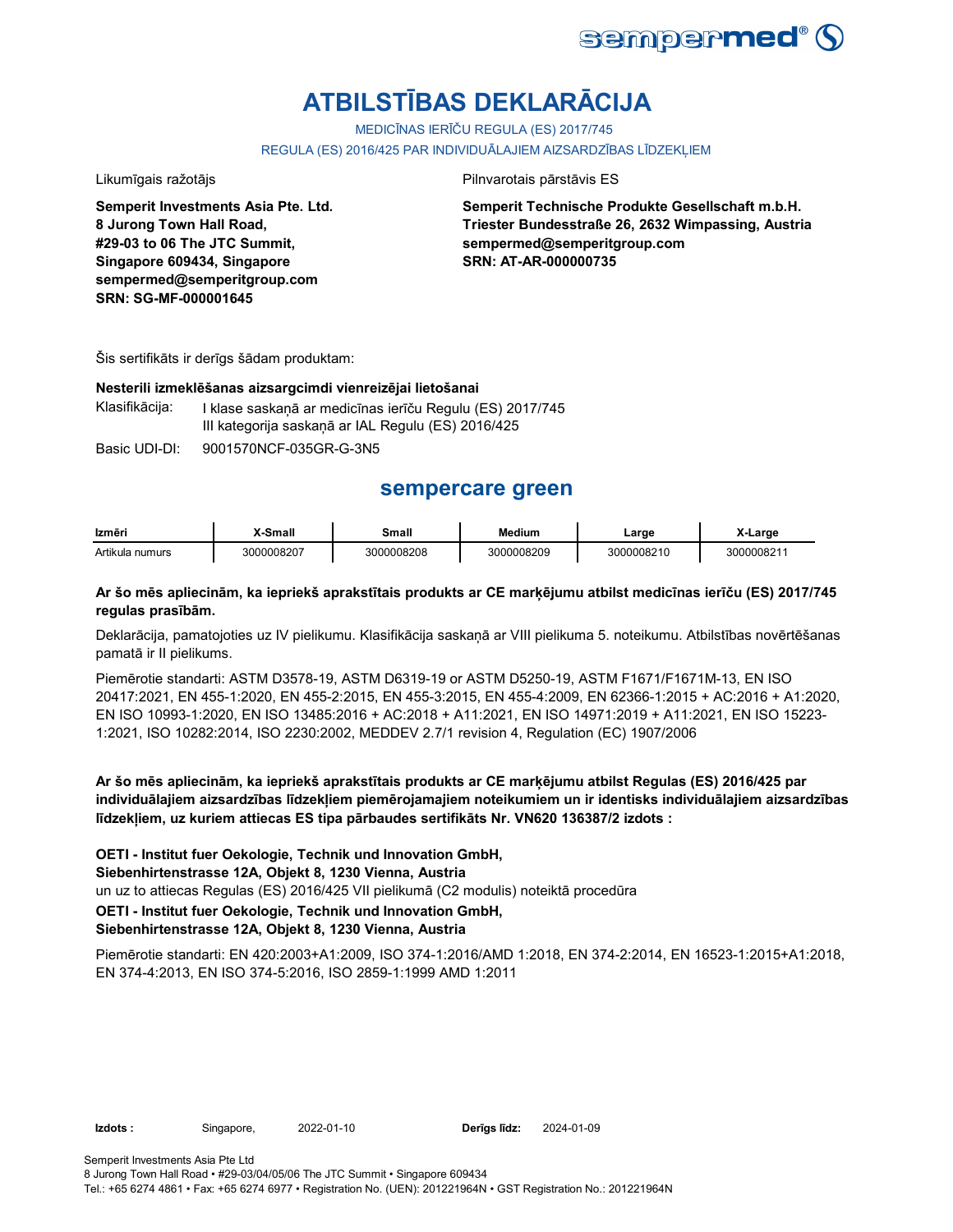

# **VASTAVUSDEKLARATSIOON**

MEDITSIINITOODETE MÄÄRUS (EL) 2017/745 ISIKUKAITSEVAHENDITE MÄÄRUS (EL) 2016/425

**Semperit Investments Asia Pte. Ltd. 8 Jurong Town Hall Road, #29-03 to 06 The JTC Summit, Singapore 609434, Singapore sempermed@semperitgroup.com SRN: SG-MF-000001645**

#### Tootja Volitatud esindaja EL-is

**Semperit Technische Produkte Gesellschaft m.b.H. Triester Bundesstraße 26, 2632 Wimpassing, Austria sempermed@semperitgroup.com SRN: AT-AR-000000735**

See sertifikaat kehtib järgmistele toodetele:

#### **Mittesteriilne läbivaatus- ja kaitsekinnas ühekordseks kasutuseks**

Klassifikatsioon: I klass kooskõlas meditsiinitoodete määrusega (EU) 2017/745 III kategooria kooskõlas isikukaitsevahendite määrusega (EL) 2016/425

Basic UDI-DI: 9001570NCF-035GR-G-3N5

# **sempercare green**

| Suurused     | X-Small  | Small      | edium      | _arɑe      | .arge     |
|--------------|----------|------------|------------|------------|-----------|
| Tootenumbrid | 00008207 | 3000008208 | 3000008209 | 3000008210 | 300000821 |

### **Kinnitame oma ainuvastutusel, et CE-märgisega tooted on kooskõlas meditsiinitoodete määruse (EU) 2017/745 nõuetega.**

Deklaratsioon põhineb IV lisal. Klassifikatsioon kooskõlas VIII lisa 5. reegliga. Vastavushindamine põhineb II lisal.

Kohaldatud normid: ASTM D3578-19, ASTM D6319-19 or ASTM D5250-19, ASTM F1671/F1671M-13, EN ISO 20417:2021, EN 455-1:2020, EN 455-2:2015, EN 455-3:2015, EN 455-4:2009, EN 62366-1:2015 + AC:2016 + A1:2020, EN ISO 10993- 1:2020, EN ISO 13485:2016 + AC:2018 + A11:2021, EN ISO 14971:2019 + A11:2021, EN ISO 15223-1:2021, ISO 10282:2014, ISO 2230:2002, MEDDEV 2.7/1 revision 4, Regulation (EC) 1907/2006

**Kinnitame oma ainuvastutusel, et eespool nimetatud CE-märgistusega tooted on kooskõlas isikukaitsevahendite määruse (EL) 2016/425 põhisätetega ning on identsed isikukaitsevahenditega, mille kohta on välja antud EÜ tüübihindamistõend nrVN620 136387/2 välja :**

**OETI - Institut fuer Oekologie, Technik und Innovation GmbH,** 

**Siebenhirtenstrasse 12A, Objekt 8, 1230 Vienna, Austria**

Toodetele kohaldub määruse VII lisa (moodul C2) menetlus, mille üle teostab järelevalvet

**OETI - Institut fuer Oekologie, Technik und Innovation GmbH,** 

### **Siebenhirtenstrasse 12A, Objekt 8, 1230 Vienna, Austria**

Kohaldatud normid: EN 420:2003+A1:2009, ISO 374-1:2016/AMD 1:2018, EN 374-2:2014, EN 16523-1:2015+A1:2018, EN 374-4:2013, EN ISO 374-5:2016, ISO 2859-1:1999 AMD 1:2011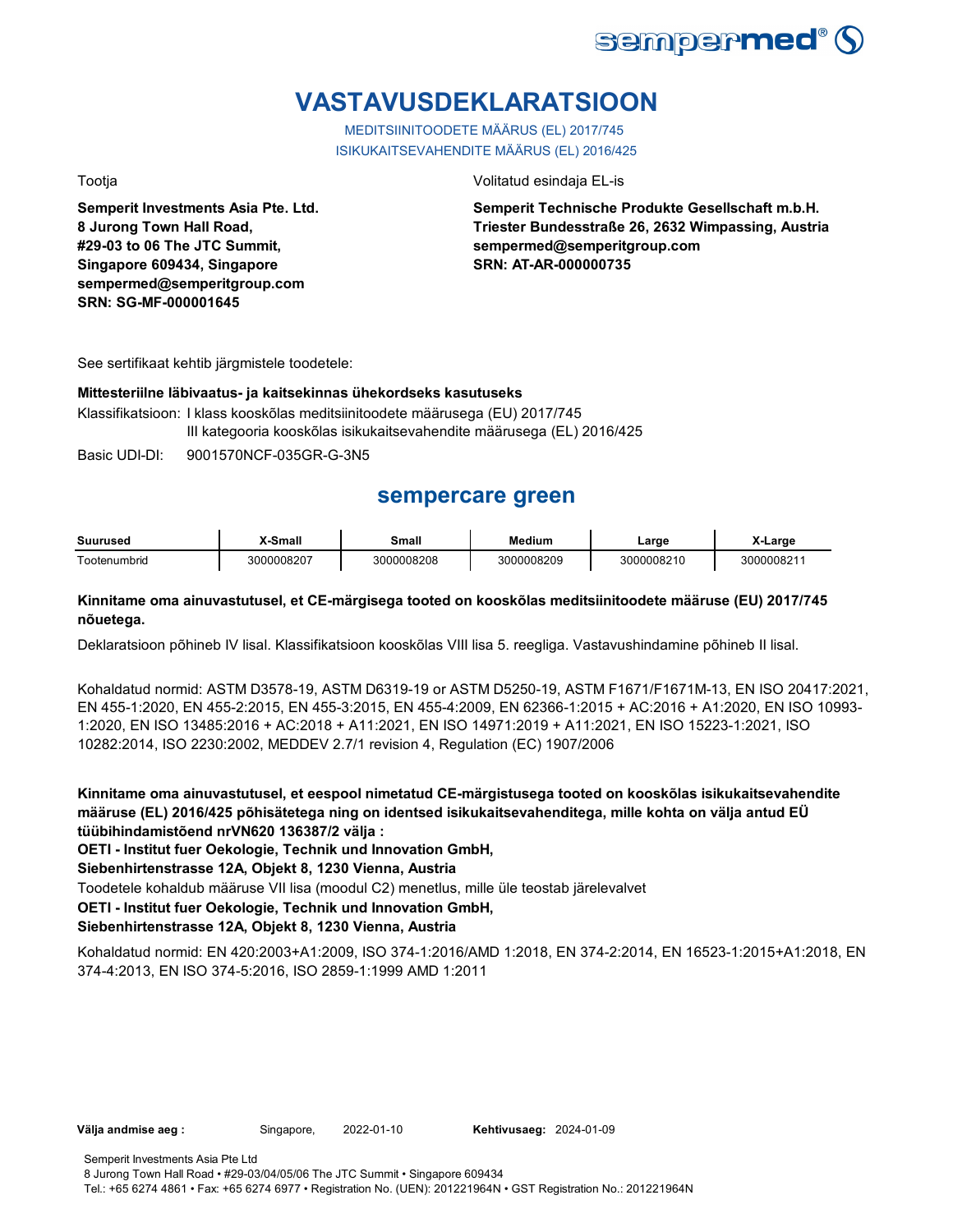

# **PROHLÁŠENÍ O SHODĚ**

NAŘÍZENÍ O ZDRAVOTNICKÝCH PROSTŘEDCÍCH (EU) 2017/745 NAŘÍZENÍ (EU) 2016/425 PRO OSOBNÍ OCHRANNÉ PROSTŘEDKY

**Semperit Investments Asia Pte. Ltd. 8 Jurong Town Hall Road, #29-03 to 06 The JTC Summit, Singapore 609434, Singapore sempermed@semperitgroup.com SRN: SG-MF-000001645**

#### Výrobce EU zplnomocněný zástupce EU zplnomocněný zástupce

**Semperit Technische Produkte Gesellschaft m.b.H. Triester Bundesstraße 26, 2632 Wimpassing, Austria sempermed@semperitgroup.com SRN: AT-AR-000000735**

Tento certifikát je platný pro následující produkty:

#### **Nesterilní vyšetřovací a ochranné rukavice pro jednorázové použití**

Klasifikace Třída I podle nařízení o zdravotnických prostředcích (EU) 2017/745 Kategorie III podle nařízení o OOP (EU) 2016/425

Basic UDI-DI: 9001570NCF-035GR-G-3N5

# **sempercare green**

| Velikosti          | -Small                  | <b>Small</b> | Medium    | ∟arɑe           | _arɑɾ     |
|--------------------|-------------------------|--------------|-----------|-----------------|-----------|
| Číslo<br>∍produktu | <b>0008207</b><br>וחחי. | 3000008208   | 000008209 | 0008210<br>וחהר | 300000821 |

### **Tímto potvrzujeme s výlučnou odpovědností, že produkty označené CE souhlasí se požadavky nařízení o zdravotnických prostředcích (EU) 2017/745.**

Prohlášení na základě přílohy IV. Klasifikace podle pravidla 5 přílohy VIII. Posouzení shody je založeno na příloze II.

Použité normy: ASTM D3578-19, ASTM D6319-19 or ASTM D5250-19, ASTM F1671/F1671M-13, EN ISO 20417:2021, EN 455-1:2020, EN 455-2:2015, EN 455-3:2015, EN 455-4:2009, EN 62366-1:2015 + AC:2016 + A1:2020, EN ISO 10993-1:2020, EN ISO 13485:2016 + AC:2018 + A11:2021, EN ISO 14971:2019 + A11:2021, EN ISO 15223-1:2021, ISO 10282:2014, ISO 2230:2002, MEDDEV 2.7/1 revision 4, Regulation (EC) 1907/2006

**Tímto potvrzujeme s výlučnou odpovědností, že výše uvedené produkty označené jako CE souhlasí s příslušnými ustanoveními nařízení (EU) 2016/425 pro Osobní ochranné prostředky a jsou předmětem přezkoušení EU č.VN620 136387/2 vystaveno :**

**OETI - Institut fuer Oekologie, Technik und Innovation GmbH,** 

**Siebenhirtenstrasse 12A, Objekt 8, 1230 Vienna, Austria**

Produkty jsou předmětem procesu podle dodatku VII (moduly, C2) nařízení pod dohledem

**OETI - Institut fuer Oekologie, Technik und Innovation GmbH,** 

#### **Siebenhirtenstrasse 12A, Objekt 8, 1230 Vienna, Austria**

Použité normy: EN 420:2003+A1:2009, ISO 374-1:2016/AMD 1:2018, EN 374-2:2014, EN 16523-1:2015+A1:2018, EN 374-4:2013, EN ISO 374-5:2016, ISO 2859-1:1999 AMD 1:2011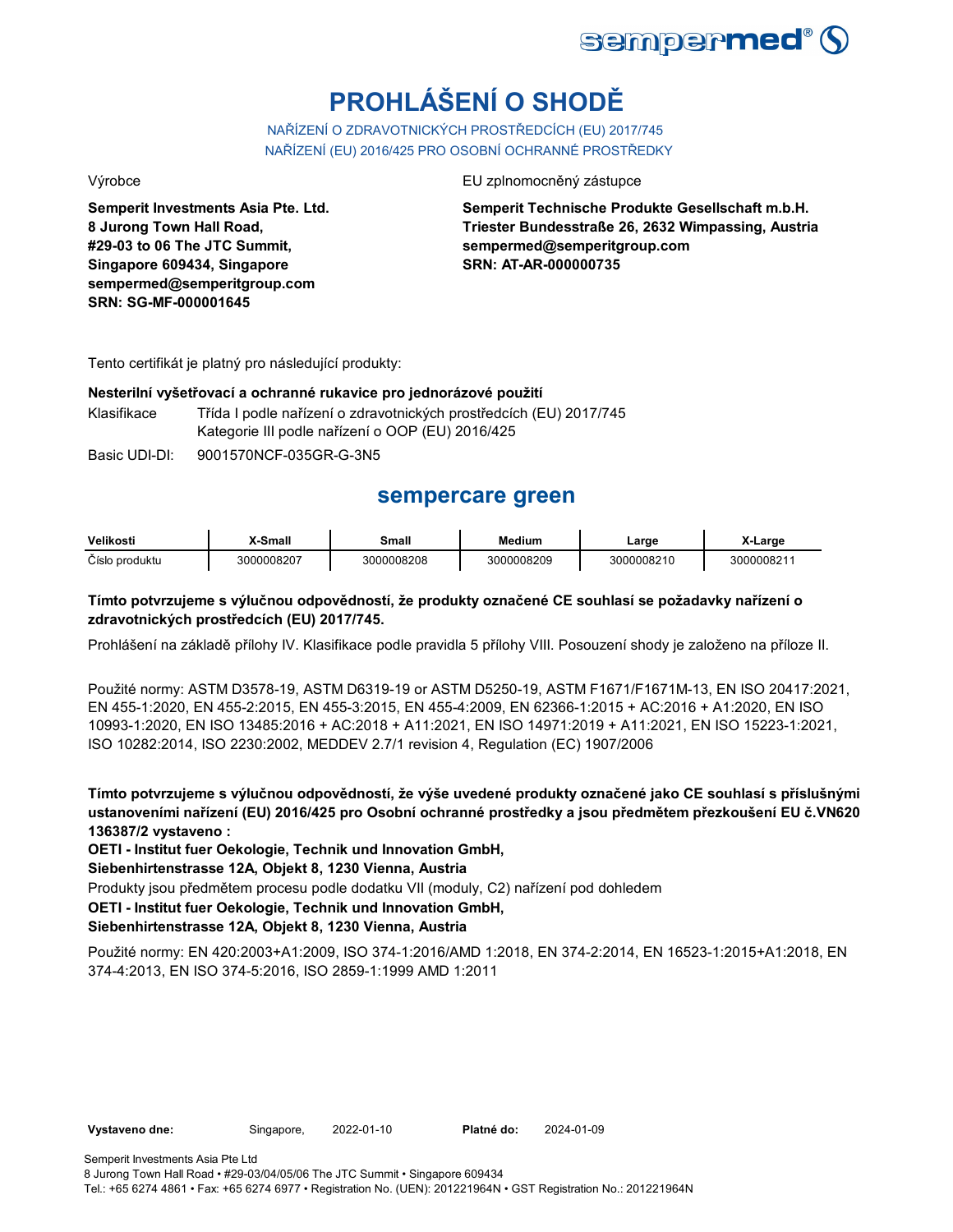

# **VYHLÁSENIE O ZHODE**

NARIADENIE (EU) 2017/745 O ZDRAVOTNÍCKYCH POMÔCKACH NARIADENIE (EÚ) 2016/425 O OSOBNÝCH OCHRANNÝCH PROSTRIEDKOCH

**Semperit Investments Asia Pte. Ltd. 8 Jurong Town Hall Road, #29-03 to 06 The JTC Summit, Singapore 609434, Singapore sempermed@semperitgroup.com SRN: SG-MF-000001645**

#### Výrobca Splnomocnenec pre EÚ

**Semperit Technische Produkte Gesellschaft m.b.H. Triester Bundesstraße 26, 2632 Wimpassing, Austria sempermed@semperitgroup.com SRN: AT-AR-000000735**

Tento certifikát je platný pre nasledujúce body:

### **Nesterilné vyšetrovacie a ochranné rukavice na jedno použitie**

Klasifikácia: Trieda I podľa Nariadenia (EU) 2017/745 o zdravotníckych pomôckach Kategória III podľa Nariadenia o osobných ochranných pomôckach (EU) 2016/425

Basic UDI-DI: 9001570NCF-035GR-G-3N5

# **sempercare green**

| Veľkost       | .Smal.<br>шаг | small           | edium    | .arge          | X-Large   |
|---------------|---------------|-----------------|----------|----------------|-----------|
| Výrobné čísla | 0008207       | 0008208<br>וו ז | 00008209 | 1008210<br>nnı | 300000821 |

### **Týmto vo svojej výhradnej zodpovednosti potvrdzujeme, že výrobky označené symbolom CE sú v súlade so požiadavkami Nariadenia (EU) 2017/745 o zdravotníckych pomôckach.**

Vyhlásenie na základe prílohy IV. Klasifikácia podľa pravidla 5 prílohy VIII. Posudzovanie zhody je založené na prílohe II.

Súvisiace normy: ASTM D3578-19, ASTM D6319-19 or ASTM D5250-19, ASTM F1671/F1671M-13, EN ISO 20417:2021, EN 455-1:2020, EN 455-2:2015, EN 455-3:2015, EN 455-4:2009, EN 62366-1:2015 + AC:2016 + A1:2020, EN ISO 10993-1:2020, EN ISO 13485:2016 + AC:2018 + A11:2021, EN ISO 14971:2019 + A11:2021, EN ISO 15223-1:2021, ISO 10282:2014, ISO 2230:2002, MEDDEV 2.7/1 revision 4, Regulation (EC) 1907/2006

**Týmto vo svojej výhradnej zodpovednosti potvrdzujeme, že výrobky označené symbolom CE sú v súlade so smerodajnými ustanoveniami Nariadenia (EÚ) 2016/425 o osobných ochranných prostriedkoch a sú predmetom EU - Osvedčenia o typovej skúške č. VN620 136387/2 vyhotovené :**

**OETI - Institut fuer Oekologie, Technik und Innovation GmbH,** 

**Siebenhirtenstrasse 12A, Objekt 8, 1230 Vienna, Austria**

Výrobky sú predmetom konania podľa dodatku VII (moduly C2) Nariadenia pod dohľadom

**OETI - Institut fuer Oekologie, Technik und Innovation GmbH,** 

### **Siebenhirtenstrasse 12A, Objekt 8, 1230 Vienna, Austria**

Súvisiace normy: EN 420:2003+A1:2009, ISO 374-1:2016/AMD 1:2018, EN 374-2:2014, EN 16523-1:2015+A1:2018, EN 374-4:2013, EN ISO 374-5:2016, ISO 2859-1:1999 AMD 1:2011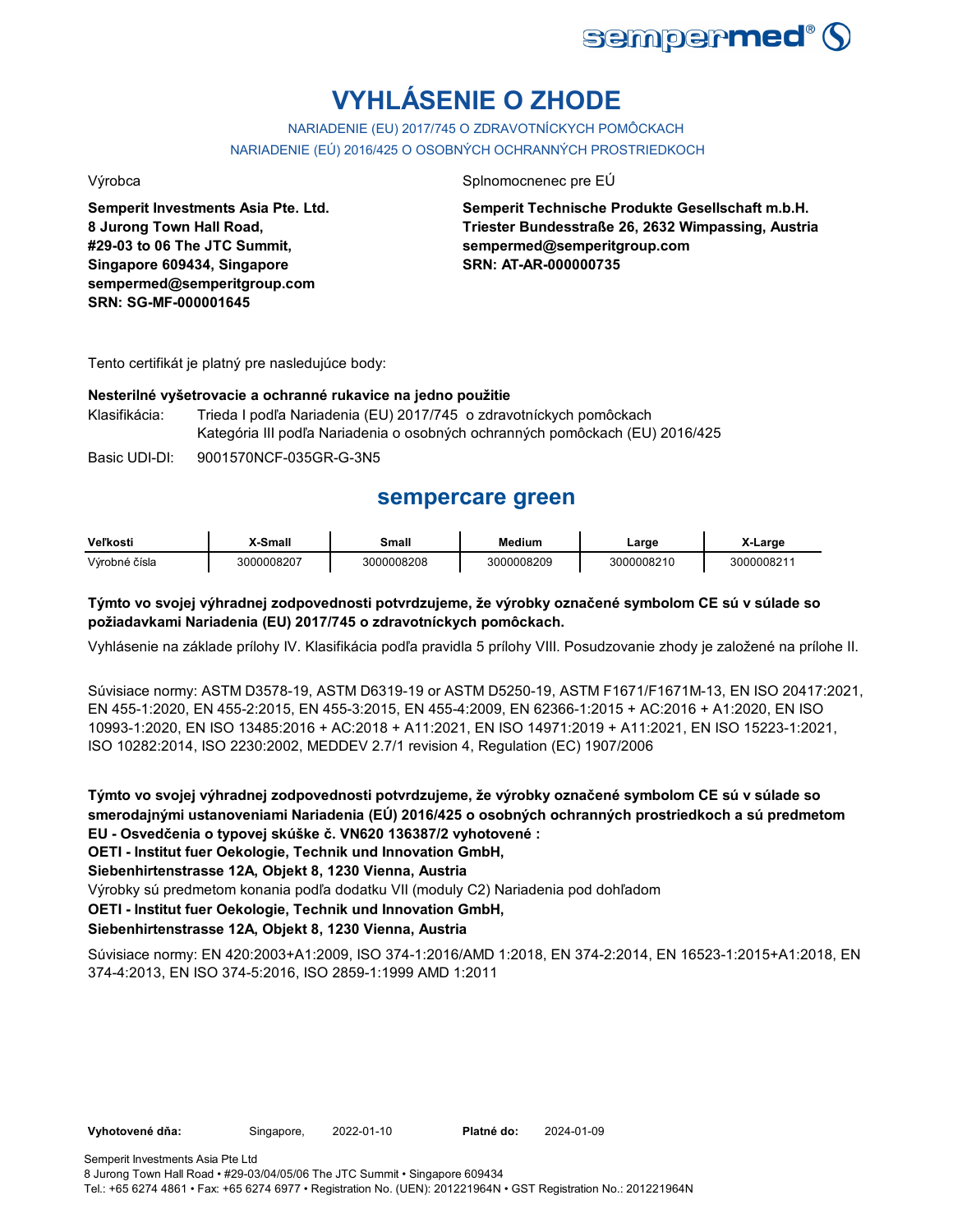

# **MEGFELELŐSÉGI NYILATKOZAT**

ORVOSTECHNIKAI ESZKÖZÖKRŐL SZÓLÓ (EU) 2017/745 RENDELET EGYÉNI VÉDŐESZKÖZÖKRŐL SZÓLÓ (EU) 2016/425 RENDELET

**Semperit Investments Asia Pte. Ltd. 8 Jurong Town Hall Road, #29-03 to 06 The JTC Summit, Singapore 609434, Singapore sempermed@semperitgroup.com SRN: SG-MF-000001645**

#### Gyártó EU-meghatalmazott

**Semperit Technische Produkte Gesellschaft m.b.H. Triester Bundesstraße 26, 2632 Wimpassing, Austria sempermed@semperitgroup.com SRN: AT-AR-000000735**

Ez a tanúsítvány a következő termékekre érvényes:

# **Egyszer használatos, nem steril vizsgálati- és védőkesztyű**

I. osztály az orvostechnikai eszközökről szóló (EU) 2017/745 rendelet szerint III. kategória az egyéni védőeszközökről szóló (EU) 2016/425 rendelet szerint

Basic UDI-DI: 9001570NCF-035GR-G-3N5

# **sempercare green**

| Méretek    | X-Small    | Small      | Medium     | Large      | X-Large   |
|------------|------------|------------|------------|------------|-----------|
| Cikkszámok | 3000008207 | 3000008208 | 3000008209 | 3000008210 | 300000821 |

### **Ezennel kizárólagos felelősségünk mellett kijelentjük, hogy a CE jelzésű termékek eszközökről szóló (EU) 2017/745 rendelet alapvető előírásainak.**

Con la presente, dichiariamo sotto la nostra esclusiva responsabilità che il prodotto con marchio CE sopra descritto soddisfa i requisiti del regolamento sui dispositivi medici (UE) 2017/745 .

Alkalmazott szabványok: ASTM D3578-19, ASTM D6319-19 or ASTM D5250-19, ASTM F1671/F1671M-13, EN ISO 20417:2021, EN 455-1:2020, EN 455-2:2015, EN 455-3:2015, EN 455-4:2009, EN 62366-1:2015 + AC:2016 + A1:2020, EN ISO 10993-1:2020, EN ISO 13485:2016 + AC:2018 + A11:2021, EN ISO 14971:2019 + A11:2021, EN ISO 15223- 1:2021, ISO 10282:2014, ISO 2230:2002, MEDDEV 2.7/1 revision 4, Regulation (EC) 1907/2006

**Ezennel kizárólagos felelősségünk mellett kijelentjük, hogy a fent említett CE jelzésű termékek megfelelnek az egyéni védőeszközökre irányuló 2016/425/EU rendelet vonatkozó előírásainak és vonatkozik rájuk a megfelelő számú EU-típusvizsgálati tanúsítvány VN620 136387/2 kelt : OETI - Institut fuer Oekologie, Technik und Innovation GmbH, Siebenhirtenstrasse 12A, Objekt 8, 1230 Vienna, Austria**

A termékekre vonatkozik a rendelet VII. melléklete (C2 modul) szerinti eljárás a következő személy felügyelete mellett: **OETI - Institut fuer Oekologie, Technik und Innovation GmbH, Siebenhirtenstrasse 12A, Objekt 8, 1230 Vienna, Austria**

Alkalmazott szabványok: EN 420:2003+A1:2009, ISO 374-1:2016/AMD 1:2018, EN 374-2:2014, EN 16523- 1:2015+A1:2018, EN 374-4:2013, EN ISO 374-5:2016, ISO 2859-1:1999 AMD 1:2011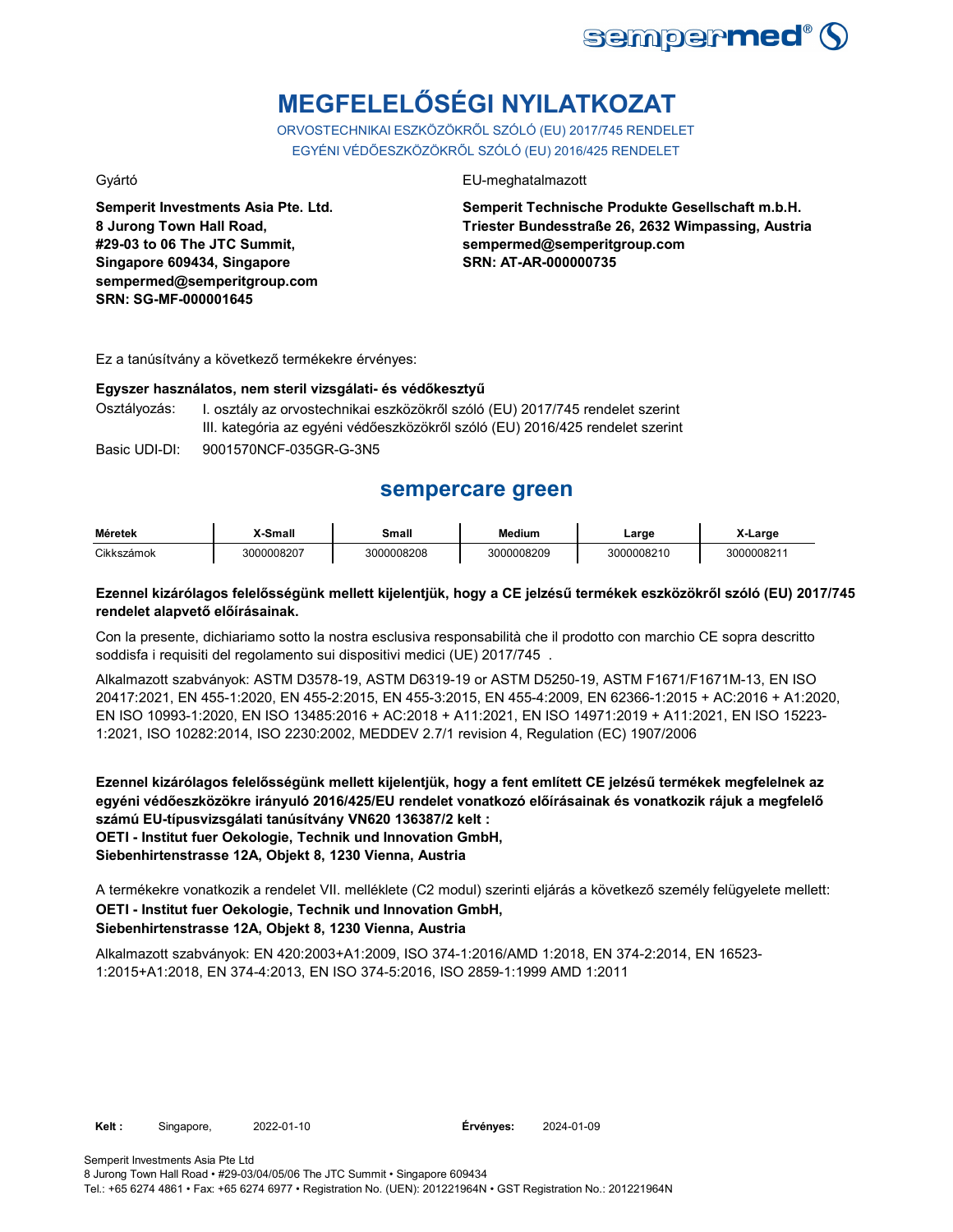

# **IZJAVA O SKLADNOSTI**

UREDBA O MEDICINSKIH PRIPOMOČKIH (EU) 2017/745/EGS UREDBA (EU) 2016/425 ZA OSEBNO VAROVALNO OPREMO

**Semperit Investments Asia Pte. Ltd. 8 Jurong Town Hall Road, #29-03 to 06 The JTC Summit, Singapore 609434, Singapore sempermed@semperitgroup.com SRN: SG-MF-000001645**

#### Proizvajalec Pooblaščen zastopnik EU

**Semperit Technische Produkte Gesellschaft m.b.H. Triester Bundesstraße 26, 2632 Wimpassing, Austria sempermed@semperitgroup.com SRN: AT-AR-000000735**

To potrdilo velja za naslednje izdelke:

#### **Nesterilne zaščitne rokavice in rokavice za preglede za enkratno uporabo**

Klasifikacija: Razred I v skladu z Uredbo o medicinskih pripomočkih (EU) 2017/745/EGS Kategorija III v skladu z Uredbo OVO (EU) 2016/425

Basic UDI-DI: 9001570NCF-035GR-G-3N5

## **sempercare green**

| Velikost                    | ີ <sup>ເ</sup> ດືອນ | Small   | Medium     | _arge           | Large         |
|-----------------------------|---------------------|---------|------------|-----------------|---------------|
| <b>Stevilke</b><br>izdelkov | 0008207             | 0008208 | 3000008209 | 10008210<br>זחה | וחה<br>ງດດຂວະ |

### **S to izključno odgovornostjo izjavljamo, da so izdelki z oznako CE v skladu z zahtevami Uredbe za medicinske pripomočke (EU) 2017/745.**

Izjava na podlagi Priloge IV. Razvrstitev v skladu s Prilogo VIII k Pravilniku 5. Ocenjevanje skladnosti temelji na Prilogi II.

Uporabljeni standardi: ASTM D3578-19, ASTM D6319-19 or ASTM D5250-19, ASTM F1671/F1671M-13, EN ISO 20417:2021, EN 455-1:2020, EN 455-2:2015, EN 455-3:2015, EN 455-4:2009, EN 62366-1:2015 + AC:2016 + A1:2020, EN ISO 10993-1:2020, EN ISO 13485:2016 + AC:2018 + A11:2021, EN ISO 14971:2019 + A11:2021, EN ISO 15223- 1:2021, ISO 10282:2014, ISO 2230:2002, MEDDEV 2.7/1 revision 4, Regulation (EC) 1907/2006

**S to izključno odgovornostjo izjavljamo, da so zgoraj navedeni izdelki z oznako CE v skladu z bistvenimi zahtevami Uredbe (EU) 2016/425 za osebno varovalno opremo in so predmet certifikata ES o pregledu tipa št. VN620 136387/2 izdano :**

**OETI - Institut fuer Oekologie, Technik und Innovation GmbH,** 

**Siebenhirtenstrasse 12A, Objekt 8, 1230 Vienna, Austria**

Izdelki so predmet postopka v skladu s Prilogo VII (modul C2) uredbe pod nadzorom

**OETI - Institut fuer Oekologie, Technik und Innovation GmbH,** 

### **Siebenhirtenstrasse 12A, Objekt 8, 1230 Vienna, Austria**

Uporabljeni standardi: EN 420:2003+A1:2009, ISO 374-1:2016/AMD 1:2018, EN 374-2:2014, EN 16523- 1:2015+A1:2018, EN 374-4:2013, EN ISO 374-5:2016, ISO 2859-1:1999 AMD 1:2011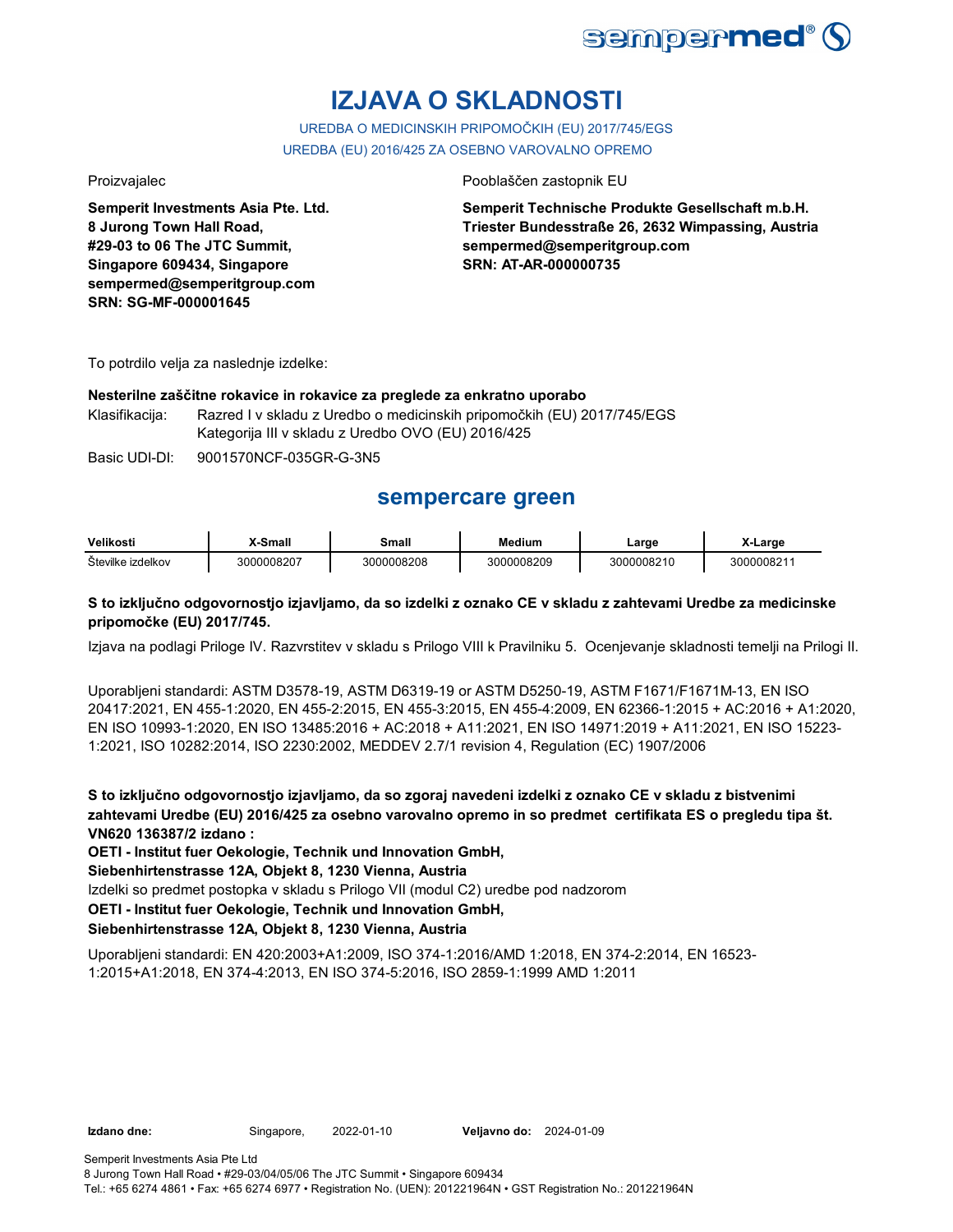

# **IZJAVA O SUKLADNOSTI**

UREDBA O MEDICINSKIM PROIZVODIMA (EU) 2017/745 UREDBA (EU) 2016/425 O OSOBNOJ ZAŠTITNOJ OPREMI

**Semperit Investments Asia Pte. Ltd. 8 Jurong Town Hall Road, #29-03 to 06 The JTC Summit, Singapore 609434, Singapore sempermed@semperitgroup.com SRN: SG-MF-000001645**

#### Proizvođač Ovlašteni predstavnik u EU

**Semperit Technische Produkte Gesellschaft m.b.H. Triester Bundesstraße 26, 2632 Wimpassing, Austria sempermed@semperitgroup.com SRN: AT-AR-000000735**

Ovaj certifikat vrijedi za sljedeće proizvode:

#### **Nesterilne zaštitne rukavice za pregled za jednokratnu uporabu**

Klasifikacija: Klasa I. prema Direktivi o medicinskim proizvodima (EU) 2017/745 Kategorija III. prema Uredbi o osobnoj zaštitnoj opremi (EU) 2016/425

Basic UDI-DI: 9001570NCF-035GR-G-3N5

## **sempercare green**

| Veličine      | $_{\rm C}$<br>шан | Small           | . .<br>edium | ∟arɑe    | _arɑe          |
|---------------|-------------------|-----------------|--------------|----------|----------------|
| Br<br>artikla | 0008207<br>חג     | 0008208<br>≀∩הג | 3000008209   | 00008210 | 0000821<br>חה? |

### **Ovim putem izjavljujemo pod punom odgovornošću da su proizvodi s CE oznakom sukladni s zahtjevima Uredbe o medicinskim proizvodima (EU) 2017/745.**

Izjava se temelji na Prilogu IV. Klasifikacija prema pravilu 5, Prilog VIII. Ocjenjivanje sukladnosti prema Prilogu II.

Primijenjene norme: ASTM D3578-19, ASTM D6319-19 or ASTM D5250-19, ASTM F1671/F1671M-13, EN ISO 20417:2021, EN 455-1:2020, EN 455-2:2015, EN 455-3:2015, EN 455-4:2009, EN 62366-1:2015 + AC:2016 + A1:2020, EN ISO 10993-1:2020, EN ISO 13485:2016 + AC:2018 + A11:2021, EN ISO 14971:2019 + A11:2021, EN ISO 15223- 1:2021, ISO 10282:2014, ISO 2230:2002, MEDDEV 2.7/1 revision 4, Regulation (EC) 1907/2006

**Ovim putem izjavljujemo pod punom odgovornošću da su prethodno navedeni proizvodi s CE oznakom sukladni s mjerodavnim odredbama Uredbe (EU) 2016/425 o osobnoj zaštitnoj opremi i da su predmet EU certifikata o ispitivanju tipa br.VN620 136387/2 izdano :**

**OETI - Institut fuer Oekologie, Technik und Innovation GmbH,** 

**Siebenhirtenstrasse 12A, Objekt 8, 1230 Vienna, Austria**

Proizvodi podliježu postupku iz Dodatka VII. (modul C2) Uredbe pod nadzorom

**OETI - Institut fuer Oekologie, Technik und Innovation GmbH,** 

### **Siebenhirtenstrasse 12A, Objekt 8, 1230 Vienna, Austria**

Primijenjene norme: EN 420:2003+A1:2009, ISO 374-1:2016/AMD 1:2018, EN 374-2:2014, EN 16523-1:2015+A1:2018, EN 374-4:2013, EN ISO 374-5:2016, ISO 2859-1:1999 AMD 1:2011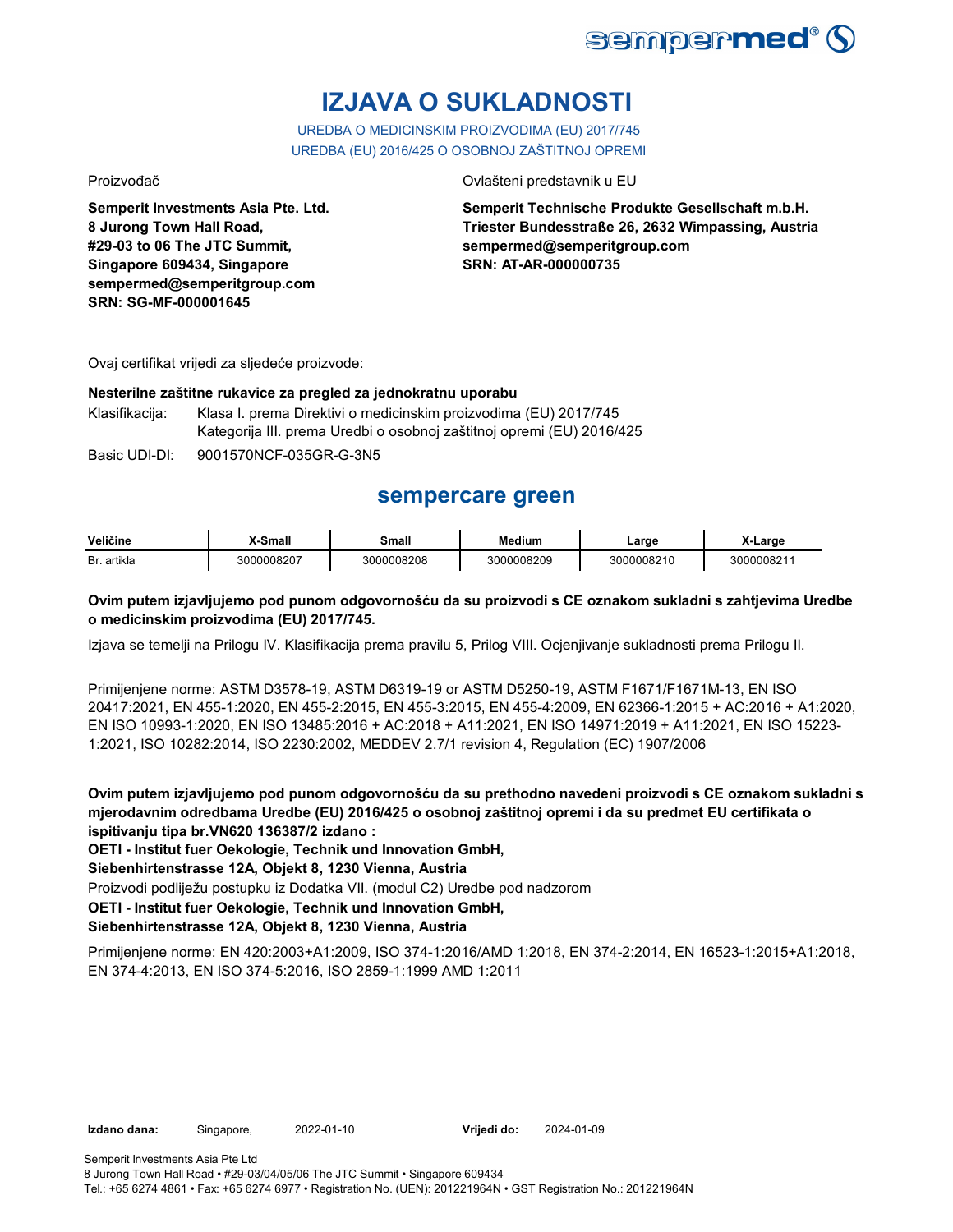

# **DEKLARACJA ZGODNOŚCI**

ROZPORZĄDZENIE W SPRAWIE WYROBÓW MEDYCZNYCH (UE) 2017/745 ROZPORZĄDZENIE W SPRAWIE ŚRODKÓW OCHRONY INDYWIDUALNEJ (UE) 2016/425

**Semperit Investments Asia Pte. Ltd. 8 Jurong Town Hall Road, #29-03 to 06 The JTC Summit, Singapore 609434, Singapore sempermed@semperitgroup.com SRN: SG-MF-000001645**

#### Producent **Autoryzowany przedstawiciel w UE**

**Semperit Technische Produkte Gesellschaft m.b.H. Triester Bundesstraße 26, 2632 Wimpassing, Austria sempermed@semperitgroup.com SRN: AT-AR-000000735**

Niniejszy certyfikat obowiązuje w odniesieniu do następującego produktu:

#### **Niesterylne rękawice medyczne i ochronne jednorazowego użytku**

Klasyfikacja: Klasa I zgodnie z rozporządzeniem (UE) 2017/745 w sprawie wyrobów medycznych Kategoria III zgodnie z rozporządzeniem (UE) 2016/425 w sprawie środków ochrony indywidualnej

Basic UDI-DI: 9001570NCF-035GR-G-3N5

## **sempercare green**

| Rozmiarv         | X-Small    | Small      | <b>Medium</b> | ∟arge      | X-Larɑe                |
|------------------|------------|------------|---------------|------------|------------------------|
| Numerv artvkułów | 3000008207 | 3000008208 | 3000008209    | 3000008210 | 300000821 <sup>.</sup> |

#### **Niniejszym oświadczamy, na naszą wyłączną odpowiedzialność, że opisany powyżej produkt z oznakowaniem CE jest zgodny z wymogami rozporządzenia w sprawie wyrobów medycznych (UE) 2017/745.**

Deklaracja na podstawie załącznika IV. Klasyfikacja jest zgodna z zasadą 5, załącznik VIII. Ocenę zgodności przeprowadza się na podstawie załącznika II.

Zastosowane normy: ASTM D3578-19, ASTM D6319-19 or ASTM D5250-19, ASTM F1671/F1671M-13, EN ISO 20417:2021, EN 455-1:2020, EN 455-2:2015, EN 455-3:2015, EN 455-4:2009, EN 62366-1:2015 + AC:2016 + A1:2020, EN ISO 10993-1:2020, EN ISO 13485:2016 + AC:2018 + A11:2021, EN ISO 14971:2019 + A11:2021, EN ISO 15223- 1:2021, ISO 10282:2014, ISO 2230:2002, MEDDEV 2.7/1 revision 4, Regulation (EC) 1907/2006

**Na własną odpowiedzialność oświadczamy niniejszym, że opisany powyżej produkt z oznakowaniem CE jest zgodny z obowiązującymi przepisami rozporządzenia (UE) 2016/425 w sprawie środków ochrony indywidualnej i jest identyczny ze środkami ochrony indywidualnej, których dotyczy certyfikat badania typu UE nr VN620 136387/2 data przez:**

**OETI - Institut fuer Oekologie, Technik und Innovation GmbH,** 

**Siebenhirtenstrasse 12A, Objekt 8, 1230 Vienna, Austria**

Produkty podlegają procedurze określonej w załączniku VII (moduł C2) rozporządzenia pod nadzorem

**OETI - Institut fuer Oekologie, Technik und Innovation GmbH,** 

#### **Siebenhirtenstrasse 12A, Objekt 8, 1230 Vienna, Austria**

Zastosowane normy: EN 420:2003+A1:2009, ISO 374-1:2016/AMD 1:2018, EN 374-2:2014, EN 16523-1:2015+A1:2018, EN 374-4:2013, EN ISO 374-5:2016, ISO 2859-1:1999 AMD 1:2011

Data ważności: 2024-01-09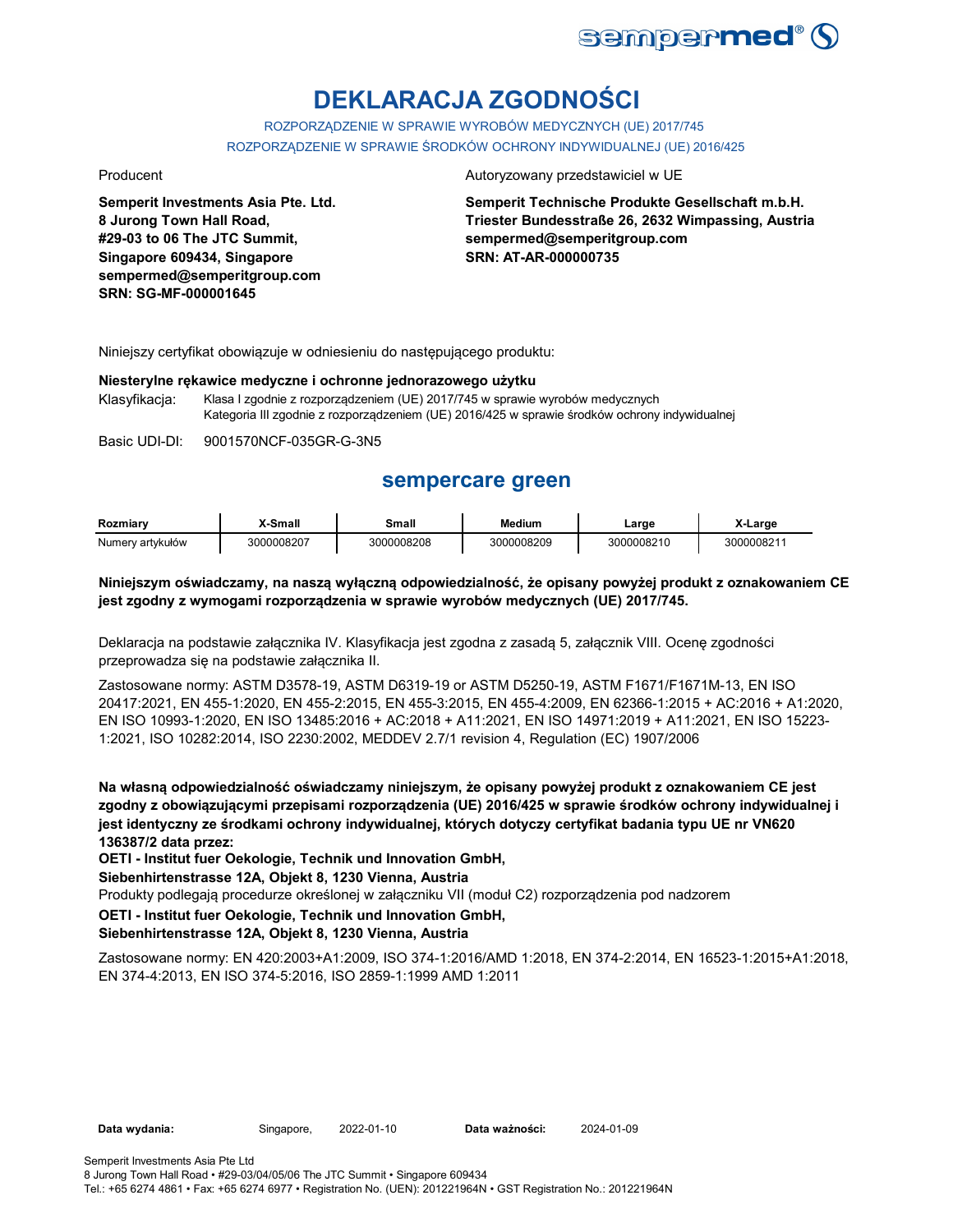

# **DECLARAȚIE DE CONFORMITATE**

REGULAMENTULUI PRIVIND PRODUSELE MEDICALE (EU) 2017/745 REGULAMENTULUI (EU) 2016/425 PENTRU ECHIPAMENTUL PERSONAL DE PROTECȚIE

**Semperit Investments Asia Pte. Ltd. 8 Jurong Town Hall Road, #29-03 to 06 The JTC Summit, Singapore 609434, Singapore sempermed@semperitgroup.com SRN: SG-MF-000001645**

#### Producător Persoană împuternicită EU

**Semperit Technische Produkte Gesellschaft m.b.H. Triester Bundesstraße 26, 2632 Wimpassing, Austria sempermed@semperitgroup.com SRN: AT-AR-000000735**

Acest certificat este valabil pentru următoarele produse:

#### **Mânușă de consult și de protecție nesterilă de unică folosință**

clasificare: Clasa I conform règlementi privind produsele medicale (EU) 2017/745 Categoria III conform ordonanței EPP (EU) 2016/425

Basic UDI-DI: 9001570NCF-035GR-G-3N5

# **sempercare green**

| mărimi               | -Small     | Small      | Medium     | ∟arɑe      | ∟arɑe     |
|----------------------|------------|------------|------------|------------|-----------|
| Numerele de articole | 3000008207 | 3000008208 | 3000008209 | 3000008210 | 300000821 |

### **Prin prezenta confirmăm preluând toată responsabilitatea că produsele marcate CE corespund cerințelor din Regulamentului privind produsele medicale (EU) 2017/745 .**

Declarație bazată pe anexa IV. Clasificare în conformitate cu regula 5, anexa VIII. Evaluarea conformității se bazează pe anexa II.

Normele aplicate: ASTM D3578-19, ASTM D6319-19 or ASTM D5250-19, ASTM F1671/F1671M-13, EN ISO 20417:2021, EN 455-1:2020, EN 455-2:2015, EN 455-3:2015, EN 455-4:2009, EN 62366-1:2015 + AC:2016 + A1:2020, EN ISO 10993- 1:2020, EN ISO 13485:2016 + AC:2018 + A11:2021, EN ISO 14971:2019 + A11:2021, EN ISO 15223-1:2021, ISO 10282:2014, ISO 2230:2002, MEDDEV 2.7/1 revision 4, Regulation (EC) 1907/2006

**Prin prezenta confirmăm preluând toată responsabilitatea că produsele marcate CE indicate mai sus corespund cerințelor de bază (EU) 2016/425 pentru echipamente personale de protecție și acestea sunt obiectul certificării de tip CE nr. VN620 136387/2 eliberat prin:**

**OETI - Institut fuer Oekologie, Technik und Innovation GmbH,** 

**Siebenhirtenstrasse 12A, Objekt 8, 1230 Vienna, Austria**

Produsele sunt obiectul procedurii conform anexei VII (modulul C2) sub supravegherea

**OETI - Institut fuer Oekologie, Technik und Innovation GmbH,** 

#### **Siebenhirtenstrasse 12A, Objekt 8, 1230 Vienna, Austria**

Normele aplicate: EN 420:2003+A1:2009, ISO 374-1:2016/AMD 1:2018, EN 374-2:2014, EN 16523-1:2015+A1:2018, EN 374-4:2013, EN ISO 374-5:2016, ISO 2859-1:1999 AMD 1:2011

**Eliberat la data de:** Singapore, 2022-01-10

8 Jurong Town Hall Road • #29-03/04/05/06 The JTC Summit • Singapore 609434 Tel.: +65 6274 4861 • Fax: +65 6274 6977 • Registration No. (UEN): 201221964N • GST Registration No.: 201221964N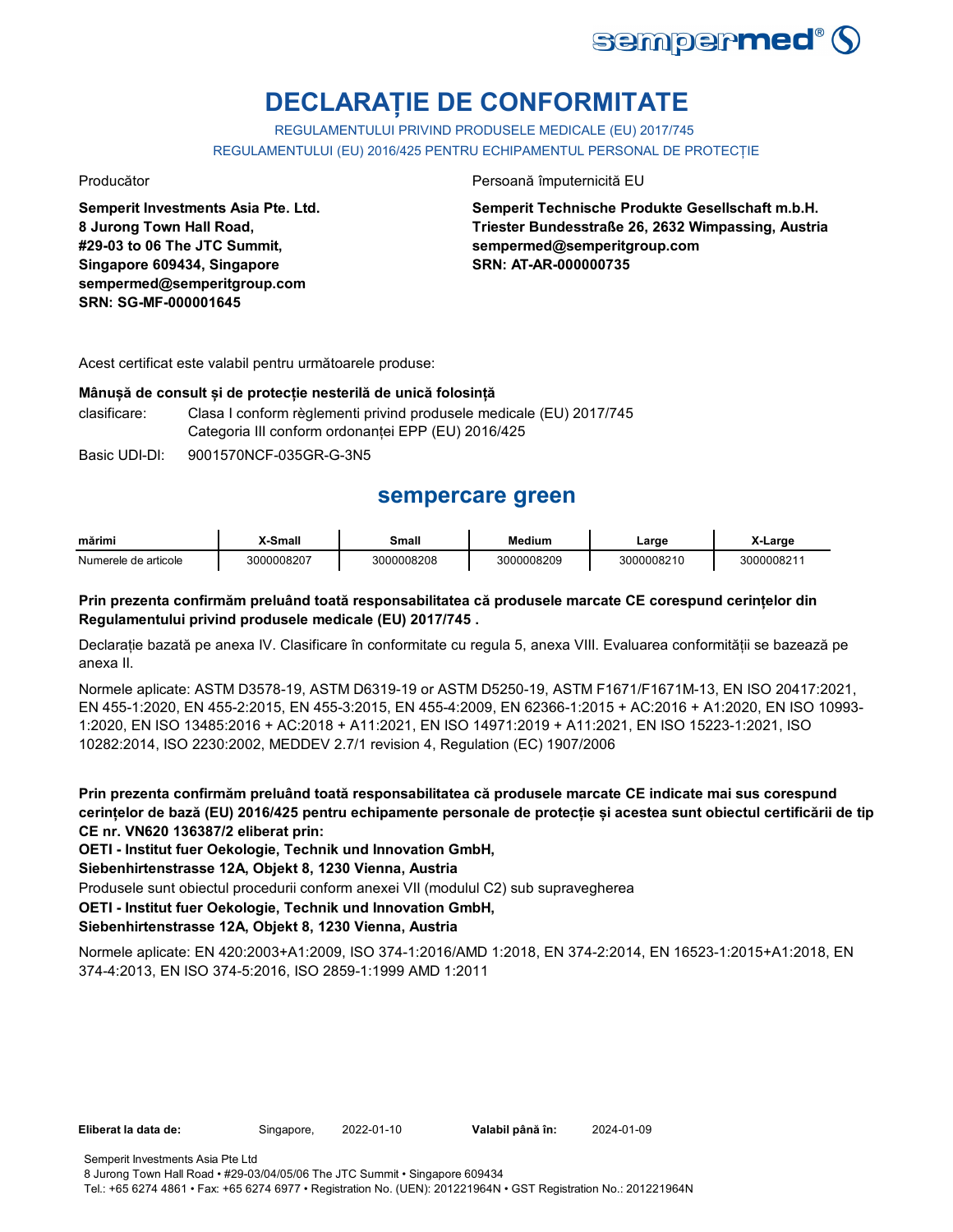

# **ΔΗΛΩΣΗ ΣΥΜΜΟΡΦΩΣΗΣ**

ΚΑΝΟΝΙΣΜΟΣ (EE) 2017/745 ΠΕΡΙ ΙΑΤΡΟΤΕΧΝΟΛΟΓΙΚΩΝ ΠΡΟΪΟΝΤΩΝ ΚΑΝΟΝΙΣΜΟΣ (ΕΕ) 2016/425 ΠΕΡΙ ΜΕΣΩΝ ΑΤΟΜΙΚΗΣ ΠΡΟΣΤΑΣΙΑΣ

**Semperit Investments Asia Pte. Ltd. 8 Jurong Town Hall Road, #29-03 to 06 The JTC Summit, Singapore 609434, Singapore sempermed@semperitgroup.com SRN: SG-MF-000001645**

#### Κατασκευαστής Εξουσιοδοτημένος αντιπρόσωπος στην ΕΕ

**Semperit Technische Produkte Gesellschaft m.b.H. Triester Bundesstraße 26, 2632 Wimpassing, Austria sempermed@semperitgroup.com SRN: AT-AR-000000735**

Το παρόν πιστοποιητικό ισχύει για τα ακόλουθα προϊόντα:

#### **Μη αποστειρωμένο γάντι εξέτασης και προστατευτικό γάντι μιας χρήσης**

Ταξινόμηση: Κατηγορία I σύμφωνα με την Κανονισμό (EU) 2017/745 περί ιατροτεχνολογικών προϊόντων Κατηγορία II σύμφωνα με τον Κανονισμό (ΕΕ) 2016/425 περί ΜΑΠ

Basic UDI-DI: 9001570NCF-035GR-G-3N5 9001570NCF-035GR-G-3

## **sempercare green**

| Μενέθη            | X-Small    | Small      | <b>Medium</b> | ∟arge      | X-Large   |
|-------------------|------------|------------|---------------|------------|-----------|
| Αριθμοί προϊόντος | 3000008207 | 3000008208 | 3000008209    | 3000008210 | 300000821 |

### **Δια του παρόντος βεβαιώνουμε υπεύθυνα ότι τα προϊόντα με σήμανση CE ικανοποιούν τις απαιτήσεις της Κανονισμός (EU) 2017/745 περί ιατροτεχνολογικών προϊόντων.**

Δήλωση με βάση το παράρτημα IV. Ταξινόμηση σύμφωνα με τον κανόνα 5, παράρτημα VIII. Η αξιολόγηση της συμμόρφωσης βασίζεται στο παράρτημα II.

Εφαρμοζόμενα πρότυπα: ASTM D3578-19, ASTM D6319-19 or ASTM D5250-19, ASTM F1671/F1671M-13, EN ISO 20417:2021, EN 455-1:2020, EN 455-2:2015, EN 455-3:2015, EN 455-4:2009, EN 62366-1:2015 + AC:2016 + A1:2020, EN ISO 10993-1:2020, EN ISO 13485:2016 + AC:2018 + A11:2021, EN ISO 14971:2019 + A11:2021, EN ISO 15223- 1:2021, ISO 10282:2014, ISO 2230:2002, MEDDEV 2.7/1 revision 4, Regulation (EC) 1907/2006

**Δια του παρόντος βεβαιώνουμε υπεύθυνα ότι τα ανωτέρω προϊόντα με σήμανση CE ικανοποιούν τις εφαρμοστέες διατάξεις του Κανονισμού (ΕΕ) 2016/425 περί μέσων ατομικής προστασίας και αποτελούν αντικείμενο του πιστοποιητικού εξέτασης τύπου ΕΕ με αρ. VN620 136387/2 εκδόθηκε : OETI - Institut fuer Oekologie, Technik und Innovation GmbH,** 

#### **Siebenhirtenstrasse 12A, Objekt 8, 1230 Vienna, Austria**

Τα προϊόντα αποτελούν αντικείμενο της μεθόδου που ορίζεται στο Παράρτημα VII (ενότητα C2) του Κανονισμού υπό την επιτήρηση

#### **OETI - Institut fuer Oekologie, Technik und Innovation GmbH,**

#### **Siebenhirtenstrasse 12A, Objekt 8, 1230 Vienna, Austria**

Εφαρμοζόμενα πρότυπα: EN 420:2003+A1:2009, ISO 374-1:2016/AMD 1:2018, EN 374-2:2014, EN 16523- 1:2015+A1:2018, EN 374-4:2013, EN ISO 374-5:2016, ISO 2859-1:1999 AMD 1:2011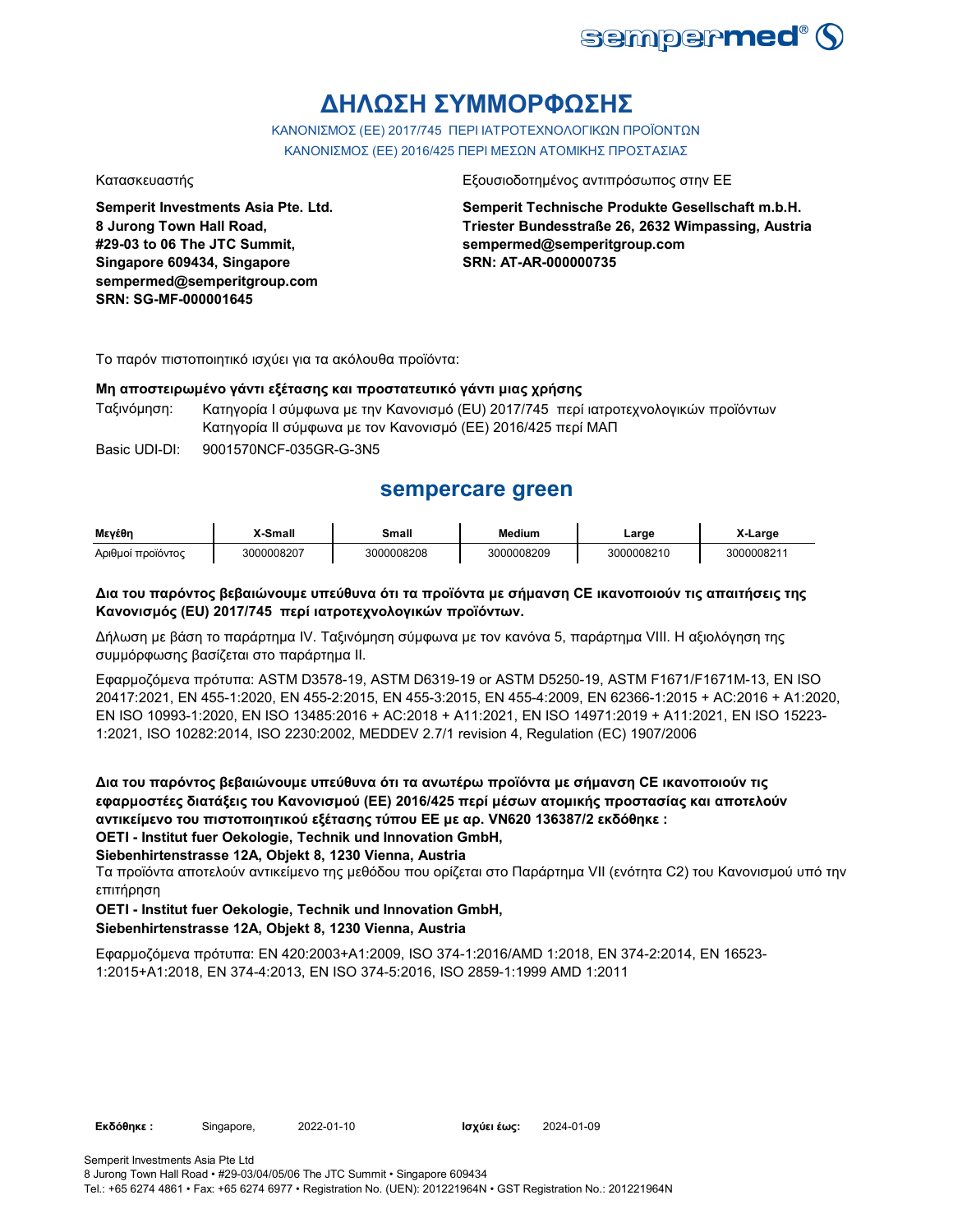

# **ДЕКЛАРАЦИЯ ЗА СЪВМЕСТИМОСТ НА**

РЕГЛАМЕНТ ЗА МЕДИЦИНСКИТЕ ПРОДУКТИ (EU) 2017/745 РЕГЛАМЕНТ (EU) 2016/425 ЗА ЛИЧНИТЕ ПРЕДПАЗНИ СРЕДСТВА

**Semperit Investments Asia Pte. Ltd. 8 Jurong Town Hall Road, #29-03 to 06 The JTC Summit, Singapore 609434, Singapore sempermed@semperitgroup.com SRN: SG-MF-000001645**

#### Производител Упълномощен представител в ЕС

**Semperit Technische Produkte Gesellschaft m.b.H. Triester Bundesstraße 26, 2632 Wimpassing, Austria sempermed@semperitgroup.com SRN: AT-AR-000000735**

Настоящият сертификат важи за следните продукти:

#### **Нестерилна ръкавица за преглед и предпазна ръкавици за еднократна употреба**

Класификация: Клас I съгл. Регламент за медицинските продукти (EU) 2017/745

Категория III съгл. Регламент за ЛПС (EU) 2016/425

Basic UDI-DI: 9001570NCF-035GR-G-3N5

# **sempercare green**

| Размери              | X-Small    | Small      | <b>Medium</b> | ∟arɑe      | Large     |
|----------------------|------------|------------|---------------|------------|-----------|
| Номера на артикулите | 3000008207 | 3000008208 | 3000008209    | 3000008210 | 300000821 |

### **С настоящето потвърждаваме при самостоятелна отговорност, че продуктите с маркировка СЕ съответстват на изисквания от Регламент за медицинските продукти (EU) 2017/745.**

Декларация въз основа на приложение IV. Класификация съгласно правило 5, приложение VIII. Оценката на съответствието се основава на приложение II.

Приложими норми: ASTM D3578-19, ASTM D6319-19 or ASTM D5250-19, ASTM F1671/F1671M-13, EN ISO 20417:2021, EN 455-1:2020, EN 455-2:2015, EN 455-3:2015, EN 455-4:2009, EN 62366-1:2015 + AC:2016 + A1:2020, EN ISO 10993- 1:2020, EN ISO 13485:2016 + AC:2018 + A11:2021, EN ISO 14971:2019 + A11:2021, EN ISO 15223-1:2021, ISO 10282:2014, ISO 2230:2002, MEDDEV 2.7/1 revision 4, Regulation (EC) 1907/2006

### **С настоящето потвърждаваме при самостоятелна отговорност, че горепосочените продукти с маркировка СЕ съответстват на съществените разпоредби на Регламент (EU) 2016/425 за личните предпазни средства и са предмет на сертификата на ЕС за изследване на типа Nr. VN620 136387/2 издадено чрез:**

**OETI - Institut fuer Oekologie, Technik und Innovation GmbH,** 

**Siebenhirtenstrasse 12A, Objekt 8, 1230 Vienna, Austria**

Продуктите са предмет на процедурата съгл. Анекс VII (Модул С2) от Регламента под надзора на

**OETI - Institut fuer Oekologie, Technik und Innovation GmbH,** 

## **Siebenhirtenstrasse 12A, Objekt 8, 1230 Vienna, Austria**

Приложими норми: EN 420:2003+A1:2009, ISO 374-1:2016/AMD 1:2018, EN 374-2:2014, EN 16523-1:2015+A1:2018, EN 374-4:2013, EN ISO 374-5:2016, ISO 2859-1:1999 AMD 1:2011

**Издадено на:** Singapore, 2022-01-10

**Важи до:** 2024-01-09